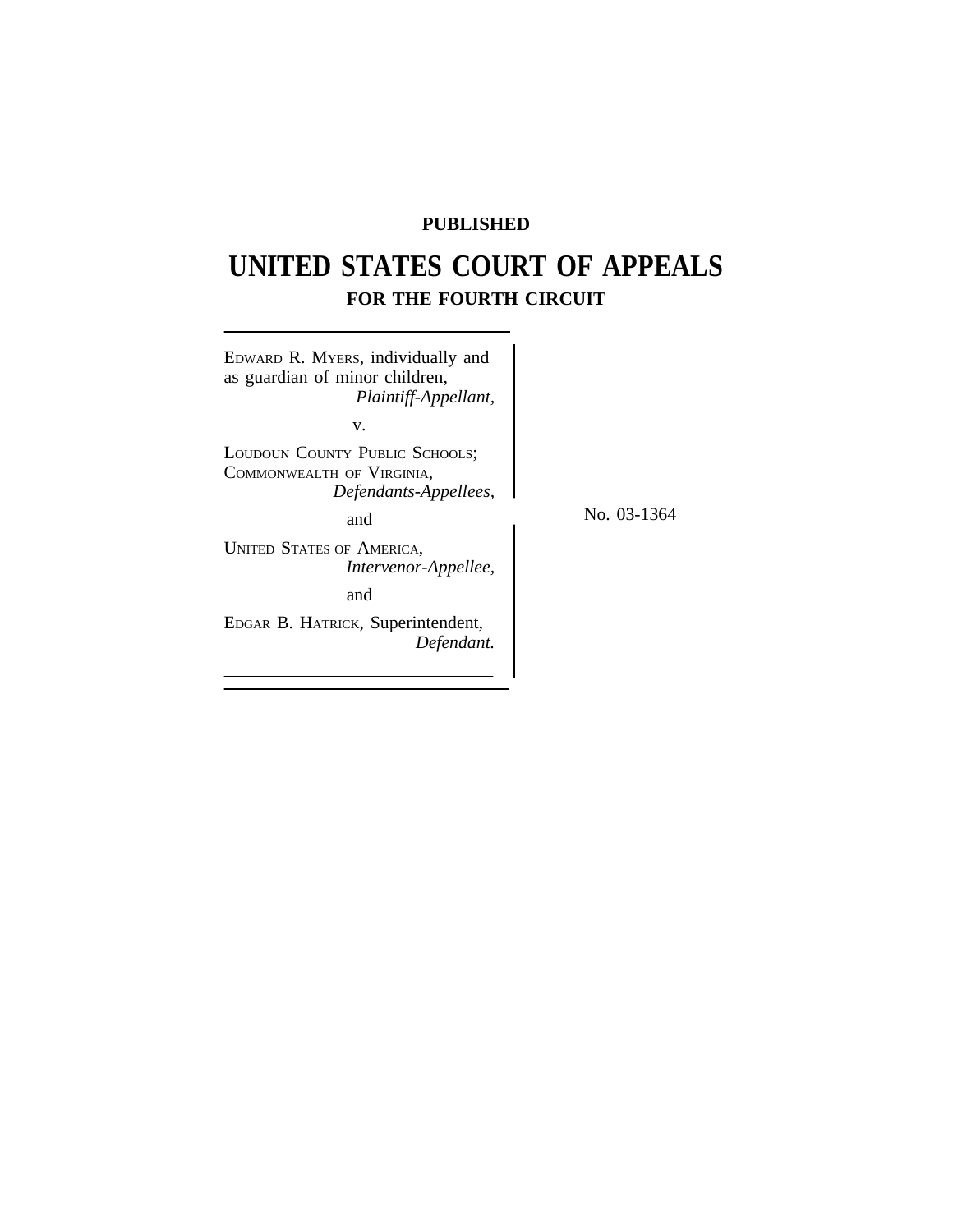<sup>S</sup>TATE OF ALABAMA; STATE OF ALASKA; STATE OF ARKANSAS; STATE OF COLORADO; STATE OF DELAWARE; STATE OF FLORIDA; STATE OF GEORGIA; STATE OF HAWAII; STATE OF IDAHO; STATE OF ILLINOIS; STATE OF INDIANA; STATE OF KANSAS; STATE OF KENTUCKY; STATE OF MARYLAND; STATE OF MISSISSIPPI; STATE OF MONTANA; STATE OF <sup>N</sup>EVADA; STATE OF NORTH CAROLINA; STATE OF NORTH DAKOTA; STATE OF OHIO; STATE OF OKLAHOMA; STATE OF OREGON; STATE OF PENNSYLVANIA; STATE OF SOUTH CAROLINA; STATE OF SOUTH DAKOTA; STATE OF TENNESSEE; STATE OF TEXAS; STATE OF UTAH; STATE OF WASHINGTON; STATE OF WYOMING,

*Amici Supporting Appellee.*

Appeal from the United States District Court for the Eastern District of Virginia, at Alexandria. James C. Cacheris, Senior District Judge. (CA-02-1528-A)

Argued: March 18, 2005

# Decided: August 10, 2005

Before WILLIAMS, MOTZ, and DUNCAN, Circuit Judges.

Affirmed by published opinion. Judge Williams wrote the opinion. Judge Duncan wrote a separate concurring opinion. Judge Motz wrote a separate opinion concurring in the judgment.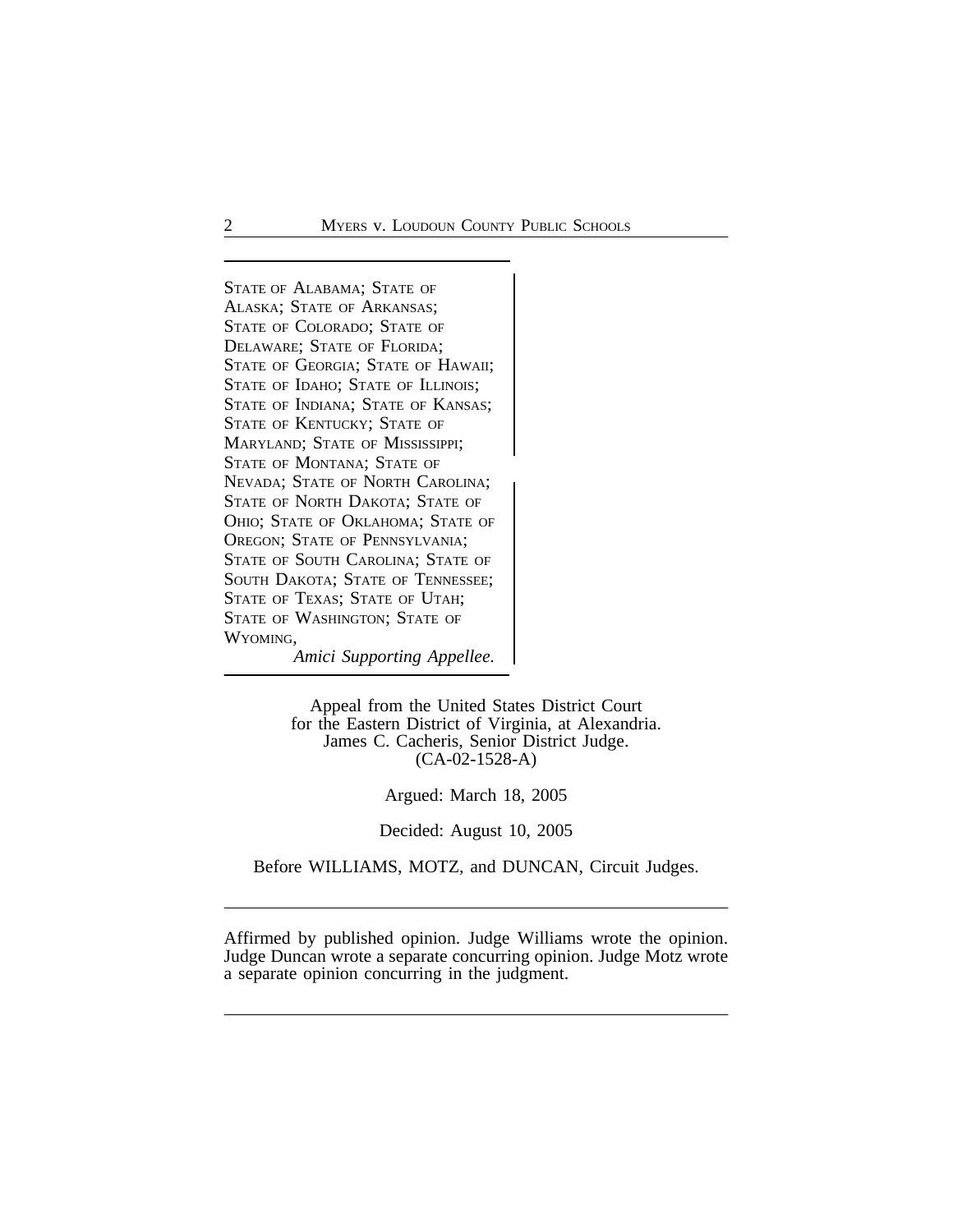# **COUNSEL**

**ARGUED:** David H. Remes, COVINGTON & BURLING, Washington, D.C., for Appellant. Charles Lyman Becker, REED SMITH, L.L.P., Philadelphia, Pennsylvania; Maureen Riley Matsen, Deputy Attorney General, OFFICE OF THE ATTORNEY GENERAL OF VIRGINIA, Richmond, Virginia, for Appellees. Robert Mark Loeb, UNITED STATES DEPARTMENT OF JUSTICE, Civil Division, Appellate Staff, Washington, D.C., for Intervenor, the United States. **ON BRIEF:** Andrew A. Ruffino, Christine I. Magdo, COVINGTON & BURLING, New York, New York, for Appellant. E. William Chapman, REED SMITH, L.L.P., Leesburg, Virginia; Jason H. Ballum, REED SMITH, L.L.P., Richmond, Virginia, for Appellee Loudoun County School Board. Judith Williams Jagdmann, Attorney General of Virginia, William E. Thro, State Solicitor General, A. Cameron O'Brion, Associate Solicitor General, Richmond, Virginia, for Appellee Commonwealth of Virginia. Peter D. Keisler, Assistant Attorney General, Paul J. McNulty, United States Attorney, Lowell V. Sturgill, Jr., Civil Division, Appellate Staff, UNITED STATES DEPARTMENT OF JUSTICE, Washington, D.C., for Intervenor, the United States. Troy King, Attorney General of Alabama, John J. Park, Jr., Assistant Attorney General, Charles B. Campbell, Assistant Attorney General, OFFICE OF THE ATTORNEY GENERAL STATE OF ALABAMA, Montgomery, Alabama, for the State of Alabama; Scott J. Nordstrand, Acting Attorney General of Alaska, Juneau, Alaska; Mike Beebe, Attorney General of Arkansas, Little Rock, Arkansas; John W. Suthers, Attorney General of Colorado, Denver, Colorado; M. Jane Brady, Attorney General of Delaware, Wilmington, Delaware; Charles J. Crist, Jr., Attorney General of Florida, Tallahassee, Florida; Thurbert E. Baker, Attorney General of Georgia, Atlanta, Georgia; Mark J. Bennett, Attorney General of Hawaii, Honolulu, Hawaii; Lawrence G. Wasden, Attorney General of Idaho, Boise, Idaho; Lisa Madigan, Attorney General of Illinois, Chicago, Illinois; Steve Carter, Attorney General of Indiana, Indianapolis, Indiana; Phill Kline, Attorney General of Kansas, Topeka, Kansas, Gregory D. Stumbo, Attorney General of Kentucky, Frankfort, Kentucky; J. Joseph Curran, Jr., Attorney General of Maryland, Baltimore, Maryland; Jim Hood, Attorney General of Mississippi, Jackson, Mississippi; Mike McGrath, Attorney General of Montana, Helena, Montana; Brian Sandoval, Attorney General of Nevada, Carson City,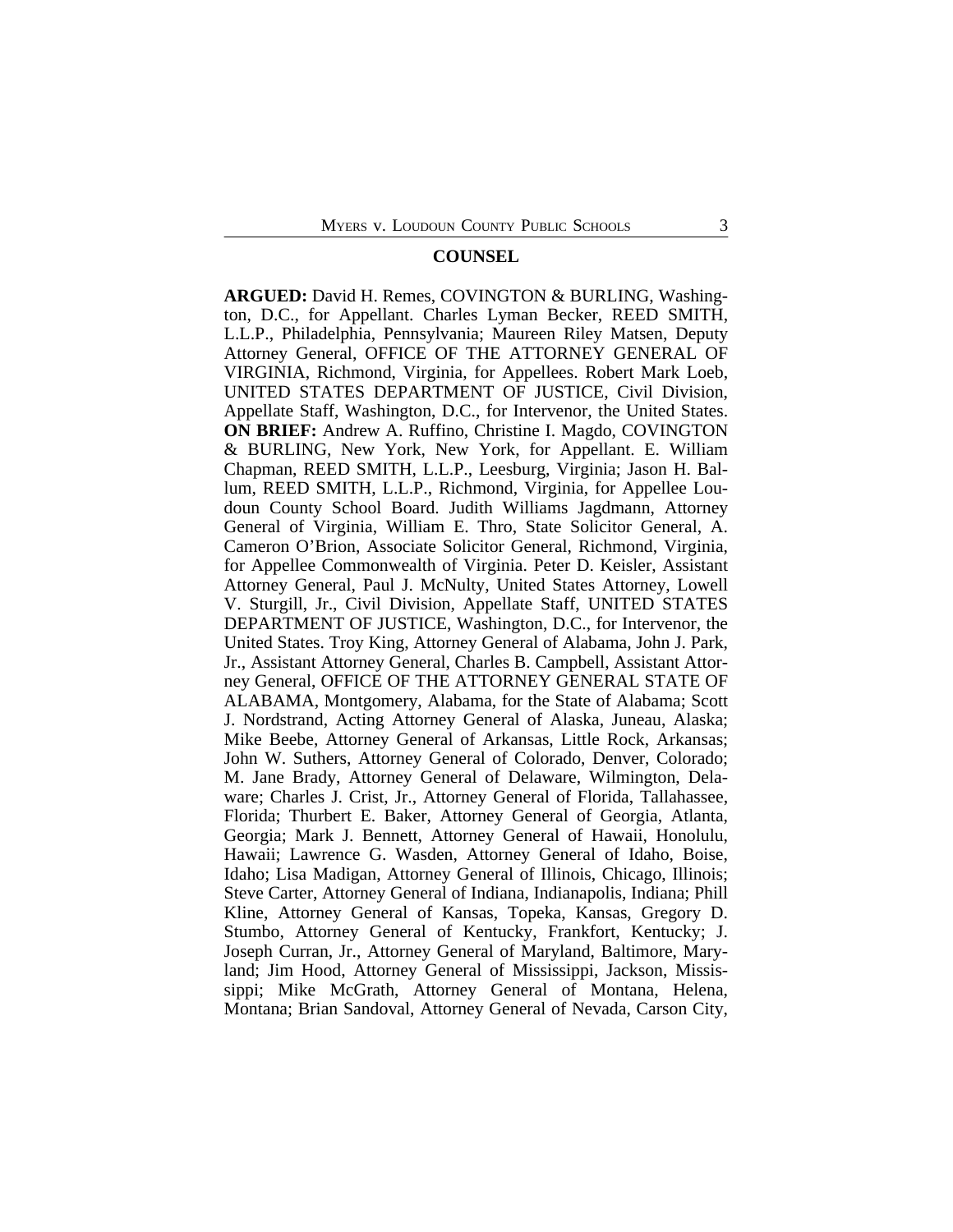Nevada; Roy Cooper, Attorney General of North Carolina, Raleigh, North Carolina; Wayne Stenehjem, Attorney General of North Dakota, Bismarck, North Dakota; Jim Petro, Attorney General of Ohio, Columbus, Ohio; W. A. Drew Edmondson, Attorney General of Oklahoma, Oklahoma City, Oklahoma; Hardy Myers, Attorney General of Oregon, Salem, Oregon; Thomas W. Corbett, Jr., Attorney General of Pennsylvania, Harrisburg, Pennsylvania; Henry McMaster, Attorney General of South Carolina, Columbia, South Carolina; Lawrence E. Long, Attorney General of South Dakota, Pierre, South Dakota; Paul G. Summers, Attorney General of Tennessee, Nashville, Tennessee; Greg Abbott, Attorney General of Texas, Austin, Texas; Mark L. Shurtleff, Attorney General of Utah, Salt Lake City, Utah; Rob McKenna, Attorney General of Washington, Olympia, Washington; Patrick J. Crank, Attorney General of Wyoming, Cheyenne, Wyoming, Amici Curiae Supporting Appellees.

# **OPINION**

# WILLIAMS, Circuit Judge:

Edward R. Myers, on behalf of himself and his minor children, appeals the dismissal of his action, alleging that Va. Code Ann. § 22.1-202(C) (Michie 2003) (the Recitation Statute), which provides for daily, voluntary recitation of the Pledge of Allegiance (the Pledge) in Virginia's public schools, violates the Establishment Clause. The district court, applying the three part test of *Lemon v. Kurtzman*, 403 U.S. 602 (1971), upheld the Recitation Statute, concluding that the statute did not have a religious purpose or effect and did not create an excessive governmental entanglement with religion. Because the Pledge is not a religious exercise and does not threaten an establishment of religion, we affirm.

#### I.

Myers belongs to the Anabaptist Mennonite faith, which condemns the mixture of church and state. Anabaptist Mennonites are a Christian sect that "left Central Europe in late 1600 because of religious persecution for belief in the separation of church and state." (J.A. at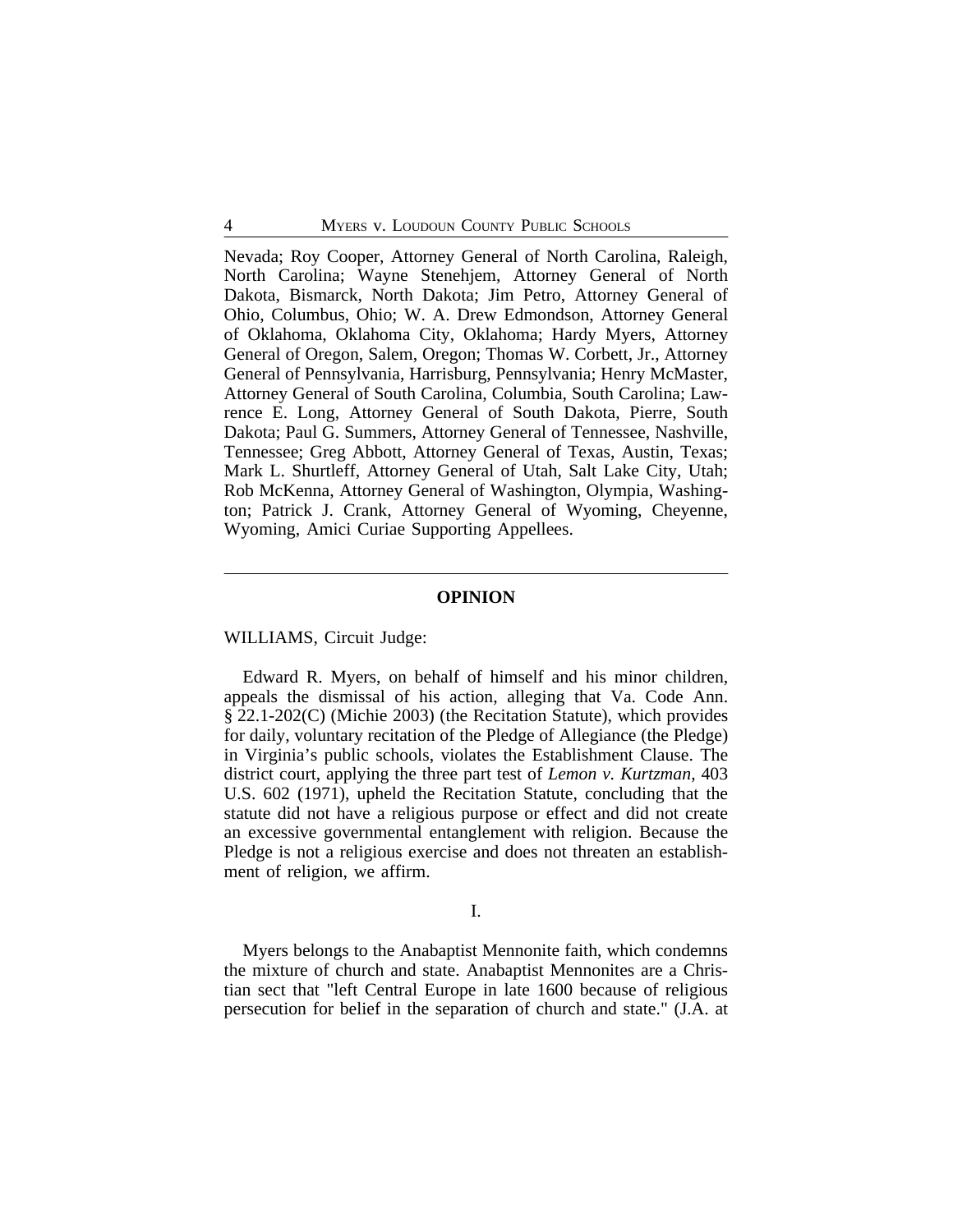7.) According to the Mennonite Confession of Faith, "[t]he primary allegiance of all Christians is to Christ's kingdom, not the state or society. Because their citizenship is in heaven, Christians are called to resist the idolatrous temptation to give to the state the devotion that is owed to God." (J.A. at 7.)

Myers resides in Loudoun County, Virginia, and, at the time he filed his complaint, his two sons attended Loudoun County public schools, one in first grade and one in third grade. Because of Myers's belief in a separation of church and state and his fear that Loudoun County was indoctrinating his children with a "'God and Country' religious worldview," (J.A. at 7), Myers objected to Loudoun County's policy of having all school-aged children recite the Pledge each school day.

Loudoun County's policy was enacted pursuant to the Recitation Statute, which provides:

Each school board shall require the daily recitation of the Pledge of Allegiance in each classroom of the school division and shall ensure that the flag of the United States is in place in each such classroom. Each school board shall determine the appropriate time during the school day for the recitation of the Pledge. During such Pledge of Allegiance, students shall stand and recite the Pledge while facing the flag with their right hands over their hearts or in an appropriate salute if in uniform; however, no student shall be compelled to recite the Pledge if he, his parent or legal guardian objects on religious, philosophical or other grounds to his participating in this exercise. Students who are thus exempt from reciting the Pledge shall remain quietly standing or sitting at their desks while others recite the Pledge and shall make no display that disrupts or distracts others who are reciting the Pledge. School boards shall provide appropriate accommodations for students who are unable to comply with the procedures described herein due to disability.

The school board's code of conduct shall apply to disruptive behavior during the recitation of the Pledge in the same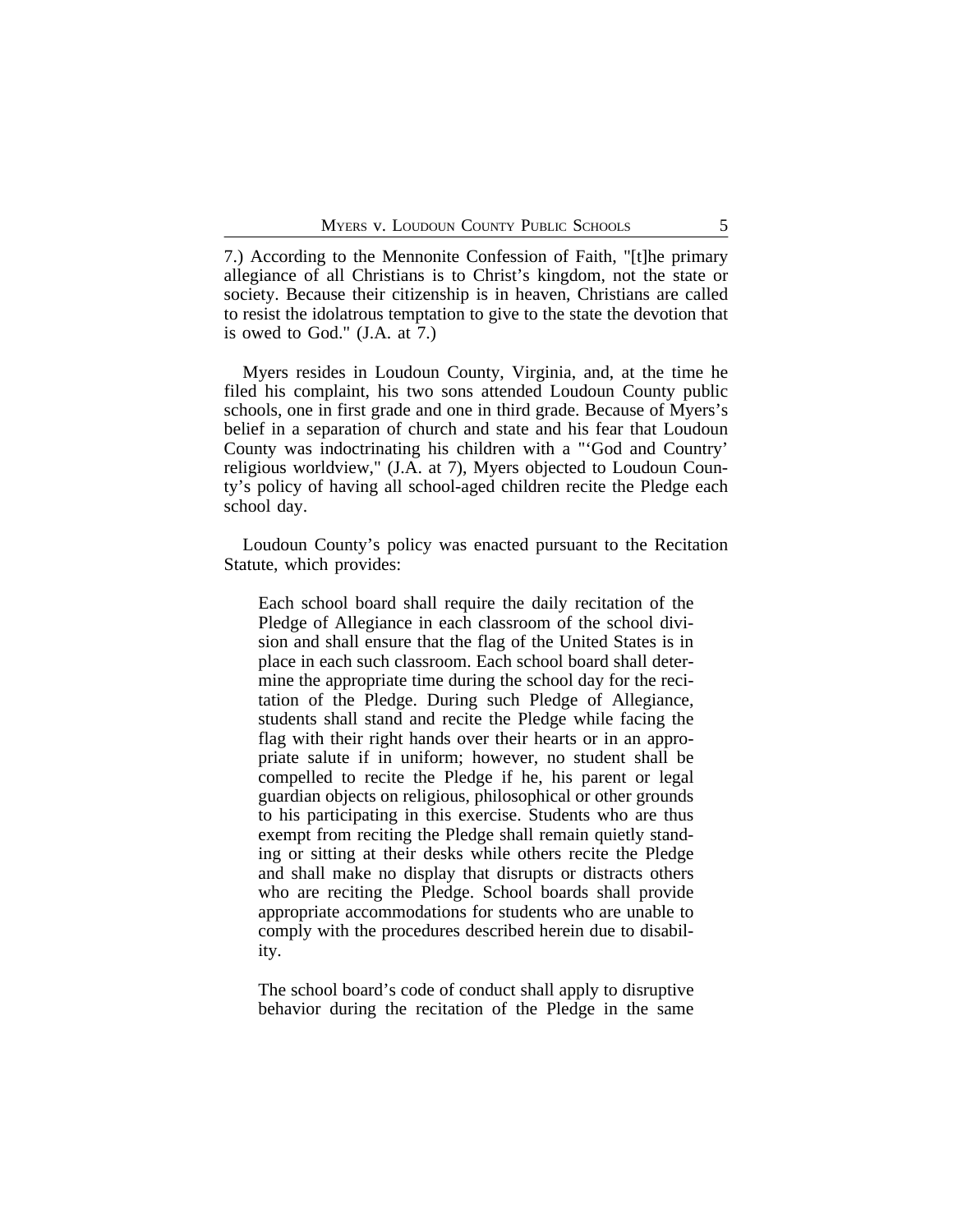manner as provided for other circumstances of such behavior.

Va. Code Ann. § 22.1-202(C).**<sup>1</sup>**

The Pledge was enacted in 1942, during World War II, in order "to codify and emphasize the existing rules and customs pertaining to the display and use of the flag of the United States of America." H.R. Rep. No. 2047, 77th Cong., 2d Sess. 1 (1942). The Pledge was amended in 1954, and it now reads: "I pledge allegiance to the flag of the United States of America, and to the Republic for which it stands, one Nation under God, indivisible, with liberty and justice for all." 4 U.S.C.A. § 4 (West 2005) (the Pledge statute).

On October 15, 2002, Myers, who is not an attorney, filed a lawsuit under 42 U.S.C.A. § 1983 (West 2003)**<sup>2</sup>** against the Loudoun County

**2** 42 U.S.C.A. § 1983 provides, in relevant part:

Every person who, under color of any statute, ordinance, regulation, custom, or usage, of any State or Territory or the District of Columbia, subjects, or causes to be subjected, any citizen of the United States or other person within the jurisdiction thereof to the deprivation of any rights, privileges, or immunities secured by the Constitution and laws, shall be liable to the party injured in an action at law, suit in equity, or other proper proceeding for redress. . .

Original jurisdiction over suits alleging a cause of action under § 1983 is vested in the district courts pursuant to 28 U.S.C.A. § 1343 (West 1993).

<sup>&</sup>lt;sup>1</sup>As the text of the Recitation Statute makes clear, students are permitted to opt-out of reciting the Pledge, and thus it does not present the constitutional problems at issue in *West Virginia v. Barnette*, 319 U.S. 624 (1943). In *Barnette*, the Court struck down a West Virginia statute that mandated daily recitation of the Pledge by school children and required expulsion of students who refused to participate. 319 U.S. at 627-29. The Court, explaining that "no official, high or petty, can prescribe what shall be orthodox in politics, nationalism, religion, or other matters of opinion," struck the statute as violating the Free Speech clause of the First Amendment as incorporated by the Fourteenth Amendment. *Id.* at 642. Because the Recitation Statute permits students to opt-out, no concern regarding free speech arises.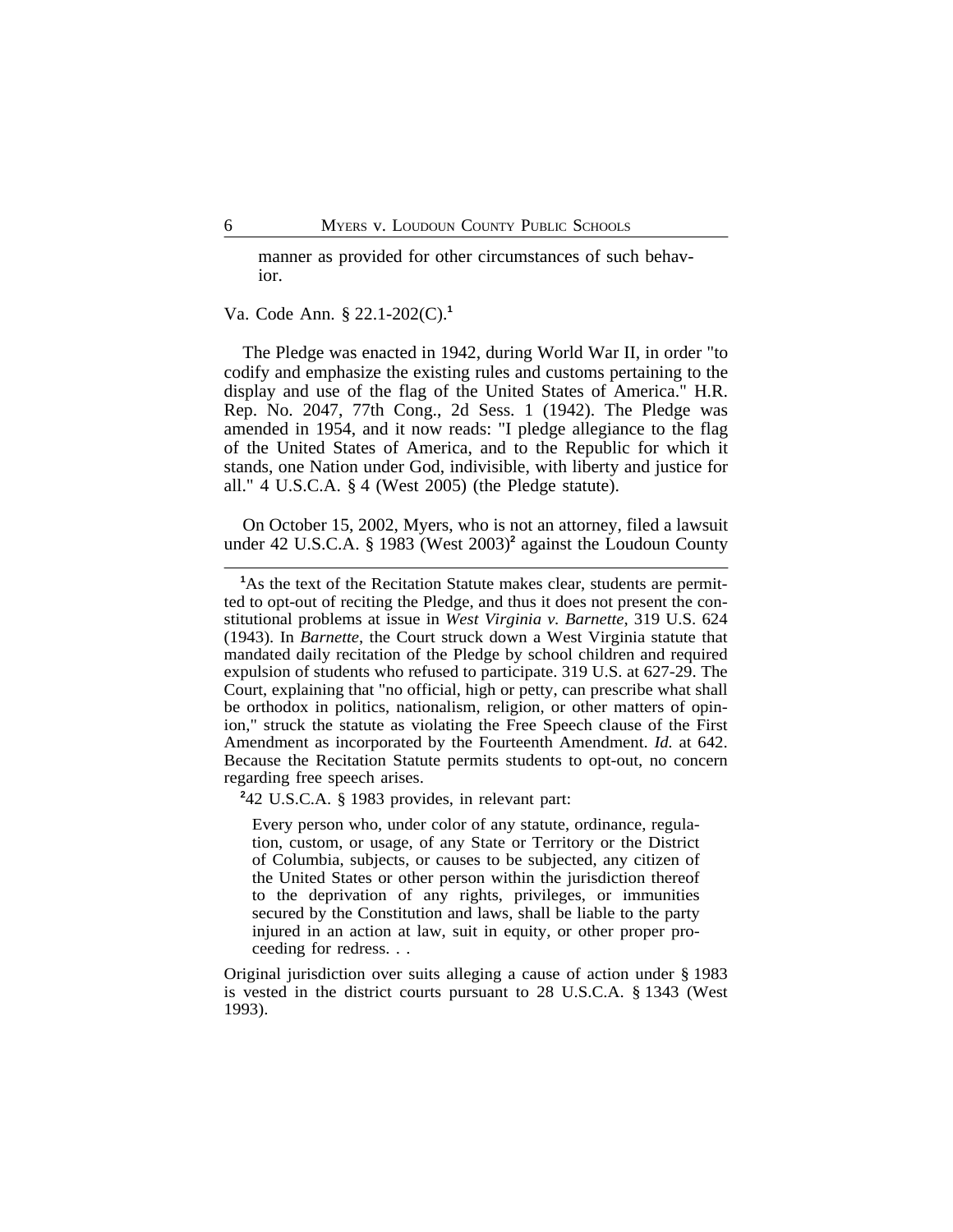School Board (the Board) in the United States District Court for the Eastern District of Virginia. Acting pro se on behalf of himself and his two minor children, Myers alleged that the daily recitation of the Pledge in Loudoun County schools violated the Establishment Clause, and, accordingly, that the Recitation Statute was facially unconstitutional.**<sup>3</sup>** The district court interpreted Myers's complaint to provide that the Recitation Statute, by requiring recitation of the Pledge, was attempting to establish a "'civil religion of God and Country' as a state supported religion." (J.A. at 64.) The Commonwealth of Virginia intervened to defend the constitutionality of the Recitation Statute, and moved, in conjunction with the Board, for dismissal of Myers's action pursuant to Federal Rule of Civil Procedure 12(b)(6) (West 1992). Following a hearing, the district court granted the motion to dismiss, concluding that, under the three-part *Lemon* test, the Recitation Statute was constitutional on its face and as applied by the Board. Myers noted a timely appeal.**<sup>4</sup>** On appeal, Myers contends that because of the inclusion of the words "under God," the Pledge is a religious exercise and that, accordingly, the Recitation Statute violates the Establishment Clause. We possess jurisdiction under 28 U.S.C.A. § 1291 (West 1993).

**<sup>4</sup>**Although, on appeal, the United States has intervened to defend the constitutionality of the Pledge statute, it is worth noting that Myers's challenge is not to the Pledge statute itself, but to the Recitation Statute's requirement that the Pledge be recited in Virginia public schools. In addition to the amicus brief of the United States, the State of Alabama, joined by thirty other states, has filed an amicus brief supporting the constitutionality of the Recitation Statute.

**<sup>3</sup>**Myers's complaint raised a litany of claims in addition to the facial Establishment Clause challenge, including claims under the Free Exercise Clause, the Due Process Clause of the Fourteenth Amendment, Title IV of the Civil Rights Act of 1964, and an as-applied challenge under the Establishment Clause. The district court rejected each of these claims, and Myers expressly abandoned all but his two Establishment Clause claims on appeal. We address the facial challenge in the text. As for the as-applied challenge, we have reviewed the parties' briefs and supplementary materials and find no reason to disagree with the district court's conclusion that Myers suffered no cognizable harm from Loudoun County's actions allowing the Boy Scouts to recruit on school grounds, posting the national motto, and giving meal coupons to students who exhibit good citizenship. *See Myers v. Loudoun County Sch. Bd.*, 251 F.Supp.2d 1262, 1270, 1273, 1276 (E.D.Va. 2003).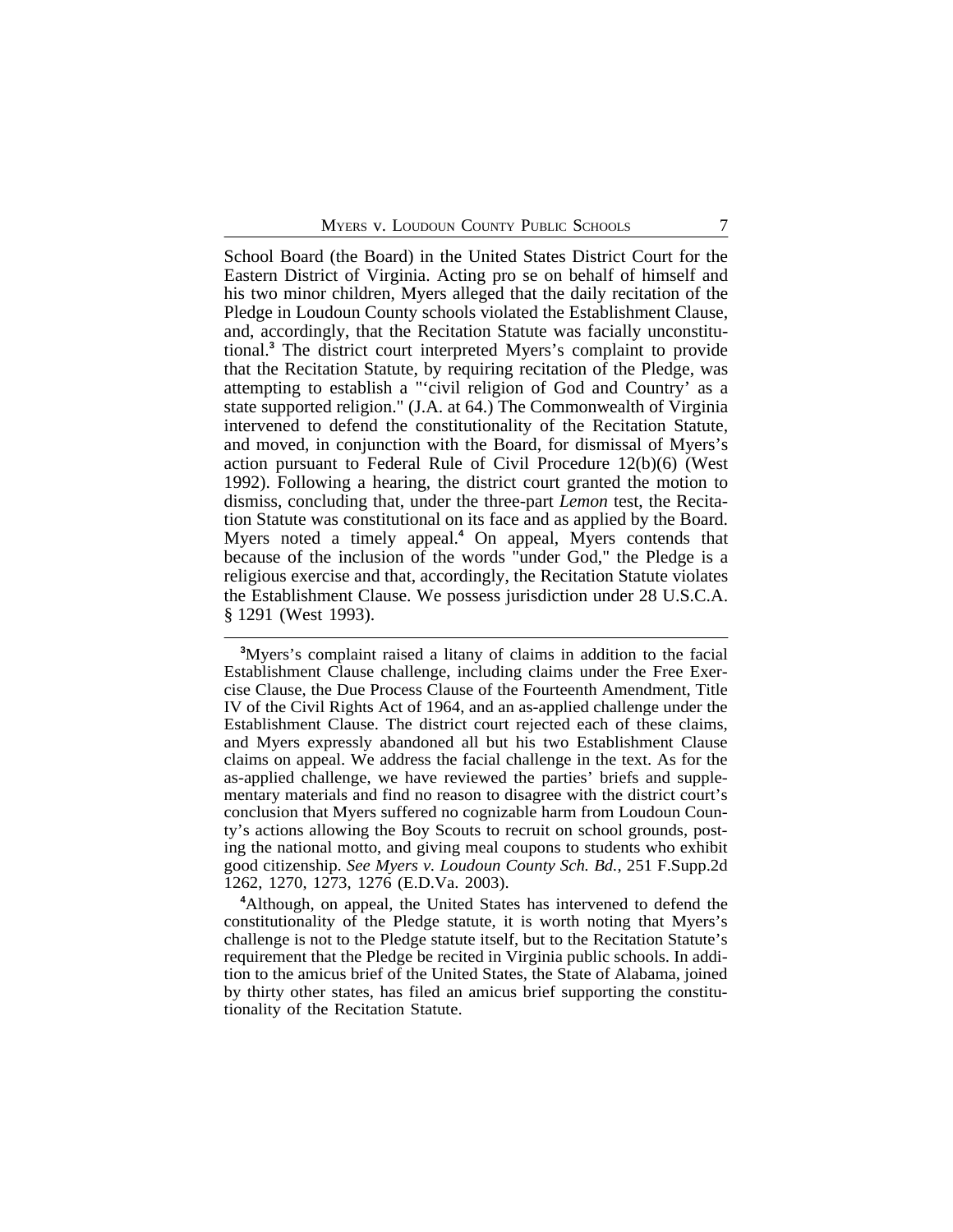# II.

As noted, Myers filed his complaint pro se on behalf of himself and his minor children. Although the Appellees did not argue that the district court erred in allowing Myers to litigate pro se below, we nevertheless raised this threshold issue at oral argument sua sponte because an "infant is always the ward of every court wherein his rights or property are brought into jeopardy, and is entitled to the most jealous care that no injustice be done to him." *Doe v. Bd. of Educ.*, 165 F.3d 260, 264 (4th Cir. 1998) (quoting *Wenger v. Canastota Cent. Sch. Dist.*, 146, F.3d 123, 125 (2d Cir. 1998) (holding that appellate court has an obligation sua sponte to inquire into whether pro se parent had authority to litigate claims on behalf of his minor children)).

In addressing this issue, it is useful to delineate the nature of the claims that Myers presses. First, Myers alleges that *he himself* has suffered an injury cognizable under the Establishment Clause from his children's daily exposure to the Pledge; *i.e.*, that the Pledge policy infringes *his right* to direct the religious education of his children. Second, Myers alleges that *his minor children* have suffered an injury cognizable under the Establishment Clause from their exposure to the daily recitation of the Pledge in Loudoun County's school classrooms. While Myers had the authority to litigate his own claim below, we conclude, for the reasons that follow, that Myers did not have the authority to litigate his children's claim below. We believe, however, that remand of their claim is not necessary.

The Federal Rules of Civil Procedure, incorporating Virginia law, authorize Myers to raise his children's claim despite the fact that their claim seeks to vindicate *their* rights.**<sup>5</sup>** The difficulty therefore is not

**<sup>5</sup>**Myers's children, as minors, lack the capacity to sue under Virginia law. *See* Fed. R. Civ. P. 17(b) ("capacity to sue . . . shall be determined by the law of the state in which the district court is held"); Va. Code Ann. § 8.01-8 (Michie 2000) ("Any minor entitled to sue may do so by his next friend."). He, as their parent, may assert claims on their behalf. *See* Fed. R. Civ. P. 17(c) ("An infant or incompetent person who does not have a duly appointed representative may sue by a next friend. . . ."); Va. Code Ann. § 8.01-8 ("Either or both parents may sue on behalf of a minor as his next friend.").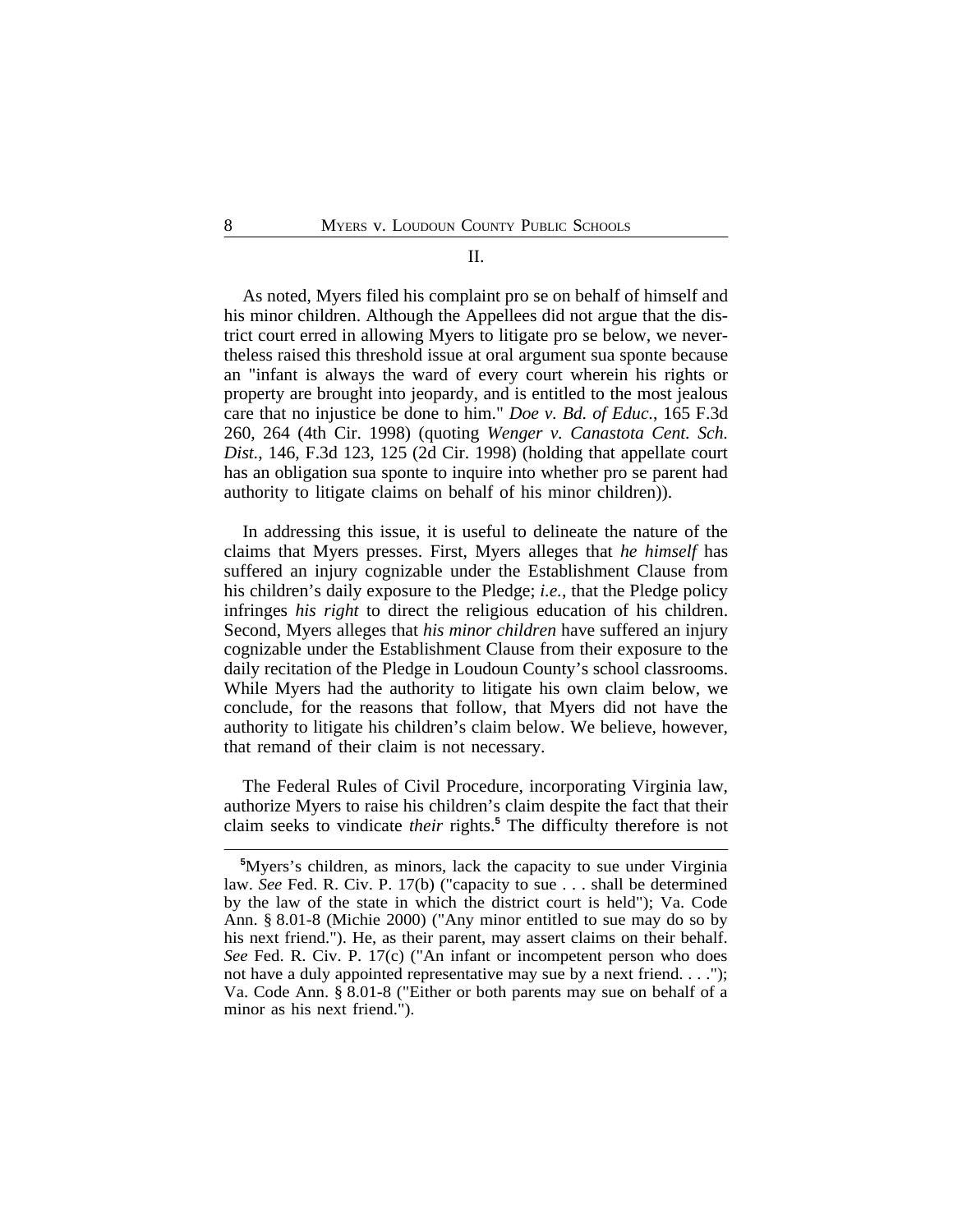that Myers *asserted* his children's claim, but rather that he attempted to *litigate* that claim pro se. An individual unquestionably has the right to litigate his *own* claims in federal court, before both the district and appellate courts. *See* 28 U.S.C.A. 1654 (West 1994) ("In all courts of the United States the parties may plead and conduct their own cases personally or by counsel. . . ."); *United States v. Lawrence*, 605 F.2d 1321, 1324 (4th Cir. 1979) ("Under [§ 1654] . . . a [litigant] in federal court has long been guaranteed the right to selfrepresentation. . . ."). This right "reflects a respect for the choice of an individual citizen to plead his or her own cause." *Cheung v. Youth Orchestra Found. of Buffalo, Inc.*, 906 F.2d 59, 61 (2d Cir. 1990). It "is a right of high standing, not simply a practice to be honored or dishonored by a court depending on its assessment of the desiderata of a particular case." *Id.*

The right to litigate for *oneself*, however, does not create a coordinate right to litigate for *others*. *See Oxendine v. Williams*, 509 F.2d 1405, 1407 (4th Cir. 1975) (holding that a pro se prisoner may not litigate the interests of other prisoners in class action). The reasoning behind this rule is two-fold: it protects the rights of those before the court, *see id.* ("the competence of a layman [litigating for] himself [is] clearly too limited to allow him to risk the rights of others"), and jealously guards the judiciary's authority to govern those who practice in its courtrooms, *see Collingsgru v. Palmyra Bd. of Educ.*, 161 F.3d 225, 231 (3d Cir. 1998) ("Requiring a minimum level of competence protects not only the [client] but also his or her adversaries and the court from poorly drafted, inarticulate, and vexatious claims.").

Myers contends that Federal Rule of Appellate Procedure 3(c)(2) (West Supp. 2005), which provides that "[a] pro se notice of appeal is considered filed on behalf of the signer and the signer's spouse and minor children (if they are parties), unless the notice clearly indicates otherwise," implicitly contemplates that a pro se parent may litigate the claims of his minor children. We do not believe, however, that Rule  $3(c)(2)$  bears the inference Myers draws. Instead, that rule implicitly acknowledges that an appellant must file his notice of appeal within a certain limited time after the district court has entered judgment, *see* Fed. R. App. P. 4(a)(1)(A) (West Supp. 2005), and that *at that time* the appellant, who presumably lost before the district court and may accordingly be dissatisfied with counsel's perfor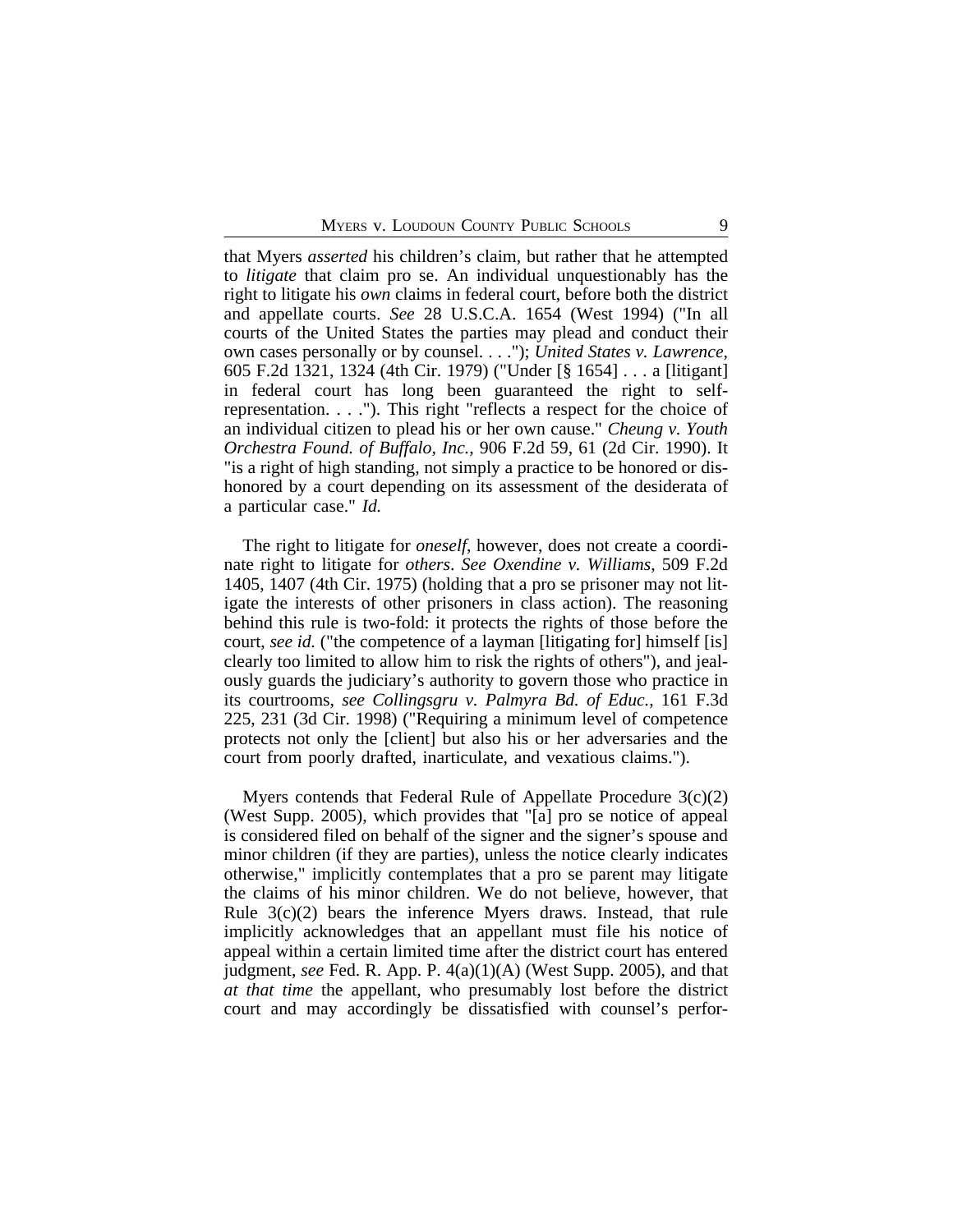mance, may be without counsel. Rule  $3(c)(2)$  therefore simply allows a pro se litigant proceeding on behalf of his minor children to file a timely notice of appeal before securing appellate counsel.**<sup>6</sup>**

We therefore join the vast majority of our sister circuits in holding that non-attorney parents generally may not litigate the claims of their minor children in federal court. *See Shepherd v. Wellman*, 313 F.3d 963, 970 (6th Cir. 2002); *Navin v. Park Ridge Sch. Dist*, 270 F.3d 1147, 1149 (7th Cir. 2001); *Devine v. Indian River County Sch. Bd.*, 121 F.3d 576, 581 (11th Cir. 1997); *Johns v. County of San Diego*, 114 F.3d 874, 877 (9th Cir. 1997); *Osei-Afriyie v. Med. Coll.*, 937 F.2d 876, 882-83 (3d Cir. 1991); *Cheung*, 906 F.2d at 61; *Meeker v. Kercher*, 782 F.2d 153, 154 (10th Cir. 1986).**<sup>7</sup>** Applying this rule here, we conclude that Myers was not authorized to litigate pro se the claim of his minor children.

**<sup>6</sup>**Myers also argues that Virginia law allows a parent to litigate his minor children's claims pro se, *see, e.g.*, *Coffey v. Va. Birth-Related Neurological Injury Comp. Program*, 558 S.E.2d 563 (Va. Ct. App. 2002), and contends we should interpret 28 U.S.C.A. § 1654 by deferring to Virginia law and allowing him to do the same here. We reject this contention. Even assuming that *Coffrey* represented Virginia's position on this matter and that we should give respect to that position in interpreting a federal statute, *Coffey* holds only that a pro se parent may litigate his children's claims *before the Workers's Compensation Commission*. 558 S.E.2d at 566. We are aware of no Virginia case authorizing a nonattorney parent to litigate his minor children's claims before a court of law.

**<sup>7</sup>** In *Machadio v. Apfel*, 276 F.3d 103, 106 (2d Cir. 2002) and in *Harris v. Apfel*, 209 F.3d 413, 417 (5th Cir. 2000), the Second and Fifth Circuits allowed non-attorney parents to represent minor children pro se in appeals from the denial of SSI benefits, noting the unique policy considerations involved in such cases. *Machadio*, 276 F.3d at 107; *Harris*, 209 F.3d at 416. Even if, in the appropriate case, we were to adopt the holdings of *Machadio* and *Harris*, we, like the Second Circuit, would have no trouble limiting that rule to the unique facts involved in an SSI appeal. *Compare Machadio*, 276 F.3d at 107 (holding that a pro se parent may litigate on behalf of his minor child in an SSI appeal) *with Cheung v. Youth Orchestra Found. of Buffalo, Inc.*, 906 F.2d 59, 61 (2d Cir. 1990) (holding that a non-attorney parent generally may not litigate pro se on behalf of a minor child).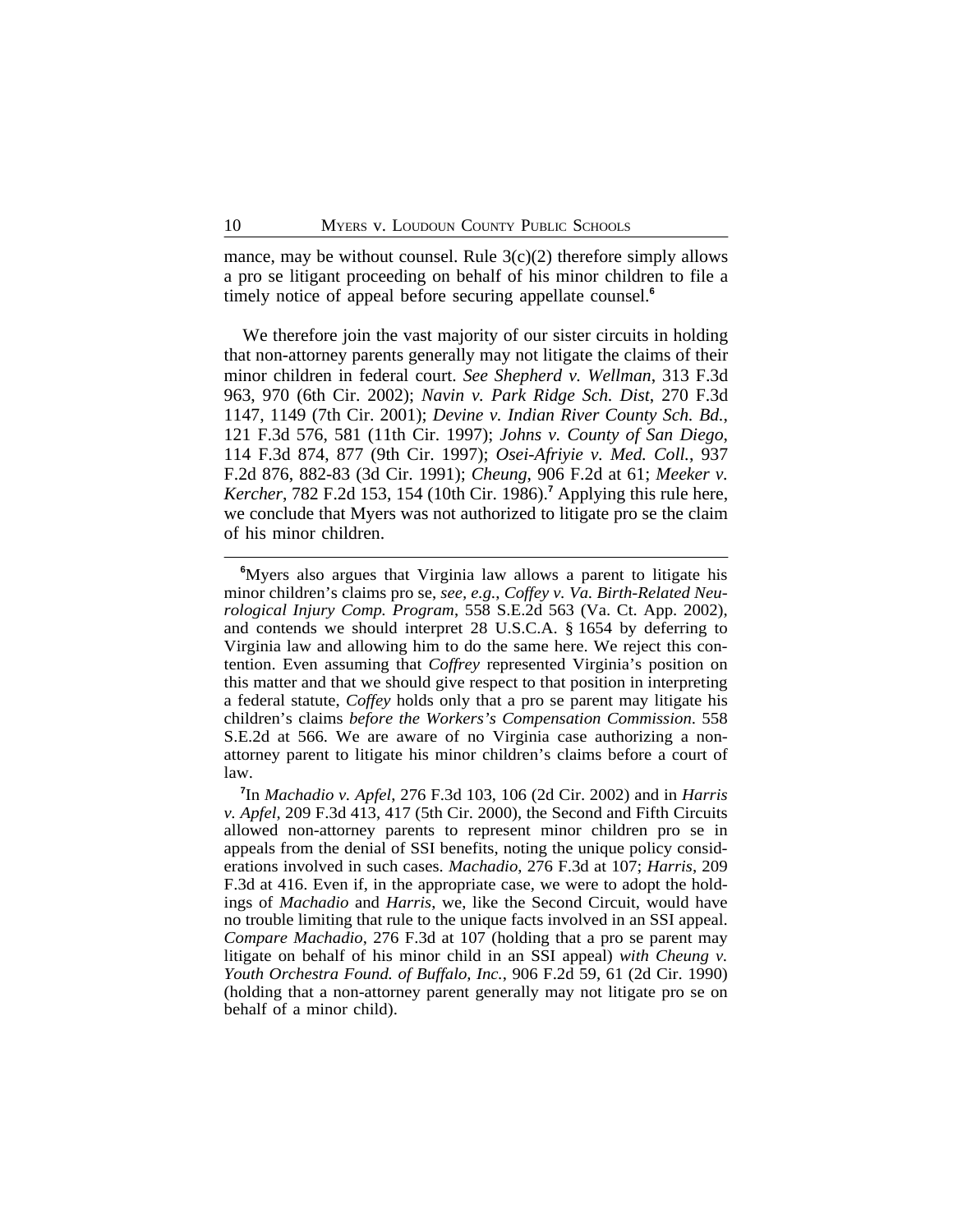We suspect that in the rare cases in which a non-attorney parent litigates his children's claim in the district court, remand for further proceedings will be the only course of action on appeal that ensures the children's interests are not prejudiced by their well-meaning, but legally untrained parents. *See, e.g.*, *Cheung*, 906 F.2d at 61 (remanding child's claim litigated by a non-attorney parent for retention or appointment of counsel, or, failing either of these options, for dismissal of the claim without prejudice). We do not believe, however, that remand is warranted here. The children, like their father, now have competent counsel, and they have specifically asked us to decide the appeal. Moreover, as discussed in more detail below, our resolution of the children's claim is based purely on an issue of law, and that claim is in no meaningful way prejudiced by Myers's pro se representation below.

With this threshold issue resolved, we now turn to the merits of this appeal.

#### III.

We review de novo the district court's dismissal of Myers's complaint under Federal Rule of Civil Procedure 12(b)(6), "accept[ing] as true all well-pleaded allegations." *T.G. Slater & Son, Inc. v. Donald P. & Patricia A. Brennan L.L.C.*, 385 F.3d 836, 841 (4th Cir. 2004). Myers brought this suit under § 1983, alleging that the Recitation Statute violates the Establishment Clause of the First Amendment.

# A.

The Establishment Clause provides, "Congress shall make no law respecting an establishment of religion." U.S. Const. amend. I. Although applicable originally only against the federal government, the Establishment Clause has been incorporated against the states by the Fourteenth Amendment. *Everson v. Bd. of Educ.*, 330 U.S. 1, 8 (1947).

There is "no single mechanical formula that can accurately draw the constitutional line in every case." *Van Orden v. Perry*, No. 03- 1500, slip op. at 2 (June 27, 2005) (Breyer, J., concurring in the judg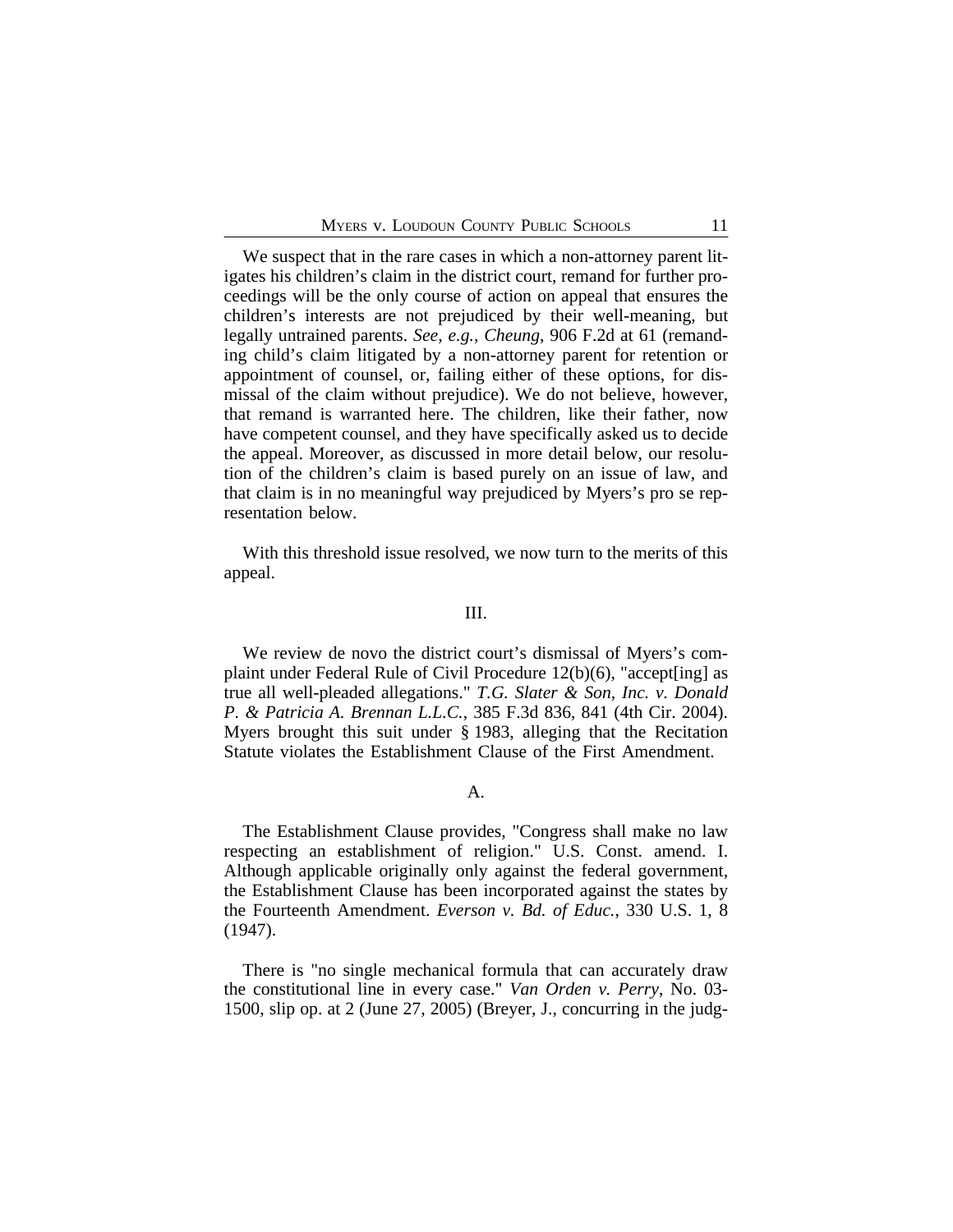ment). Instead, in "borderline cases," there can be no "test-related substitute for the exercise of legal judgment." *Id.* at 3. The history of our nation, coupled with repeated dicta from the Court respecting the constitutionality of the Pledge guides our exercise of that legal judgment in this case.

1.

As Justice Holmes recognized in *New York Trust Co. v. Eisner*, 256 U.S. 345, 349 (1921), sometimes "a page of history is worth a volume of logic." And, in the context of this case, the Establishment Clause of the First Amendment must be viewed "in the light of its history and the evils it was designed forever to suppress."**<sup>8</sup>** *Everson*, 330 U.S. at 14-15. A review of the Establishment Clause's historical setting reveals that the "first and most immediate purpose [of the Establish-

**<sup>8</sup>** I do not present this historical analysis to argue that the Establishment Clause does not embody the idea that the "First Amendment mandates governmental neutrality between [one] religion and [another] religion, and between religion and nonreligion." *McCreary County v. Am. Civil Liberties Union*, No. 03-1693, slip op. at 11 (June 27, 2005) (citations omitted). *See Van Orden v. Perry*, No. 03-1500, slip op. at 7 (plurality) (June 27, 2005) ("[O]ur analysis is driven both by the nature of [the Pledge] and by our Nation's history."); *see also Van Orden*, slip op. at 1 (Breyer, J., concurring in the judgment) (noting that "[o]ne must refer . . . to the basic purposes of [the Religion Clauses]" in interpreting them). Rather, I present it to show that certain patriotic references to the Deity do not violate the neutrality principle. Judge Duncan's suggestion that my use of a historical analysis to support my conclusion that the Pledge does not violate the Establishment Clause "comes close[ ] . . . to the line drawn by . . . *McCreary*," *post* at 22, is therefore unfounded. My discussion relies heavily upon Supreme Court cases that themselves relied on historical practice. *See, e.g.*, *Lynch v. Donnelly*, 465 U.S. 668 (1984); *Marsh v. Chambers*, 463 U.S. 783 (1983). *McCreary* did not purport to overrule or limit the analysis in those cases. If *McCreary*'s neutrality principle is as vibrant as my good sister suggests, it seems *Van Orden*, decided on the same day, would not have garnered the concurrences of a majority of Justices. *See Van Orden*, slip op. at 2 (Breyer, J., concurring in the judgment) ("[T]he Establishment Clause does not compel the government to purge from the public sphere all that in any way partakes of the religious. *See, e.g.*, *Marsh*[ ]. Such absolutism is . . . *inconsistent with our national traditions*. . . ." (emphasis added)).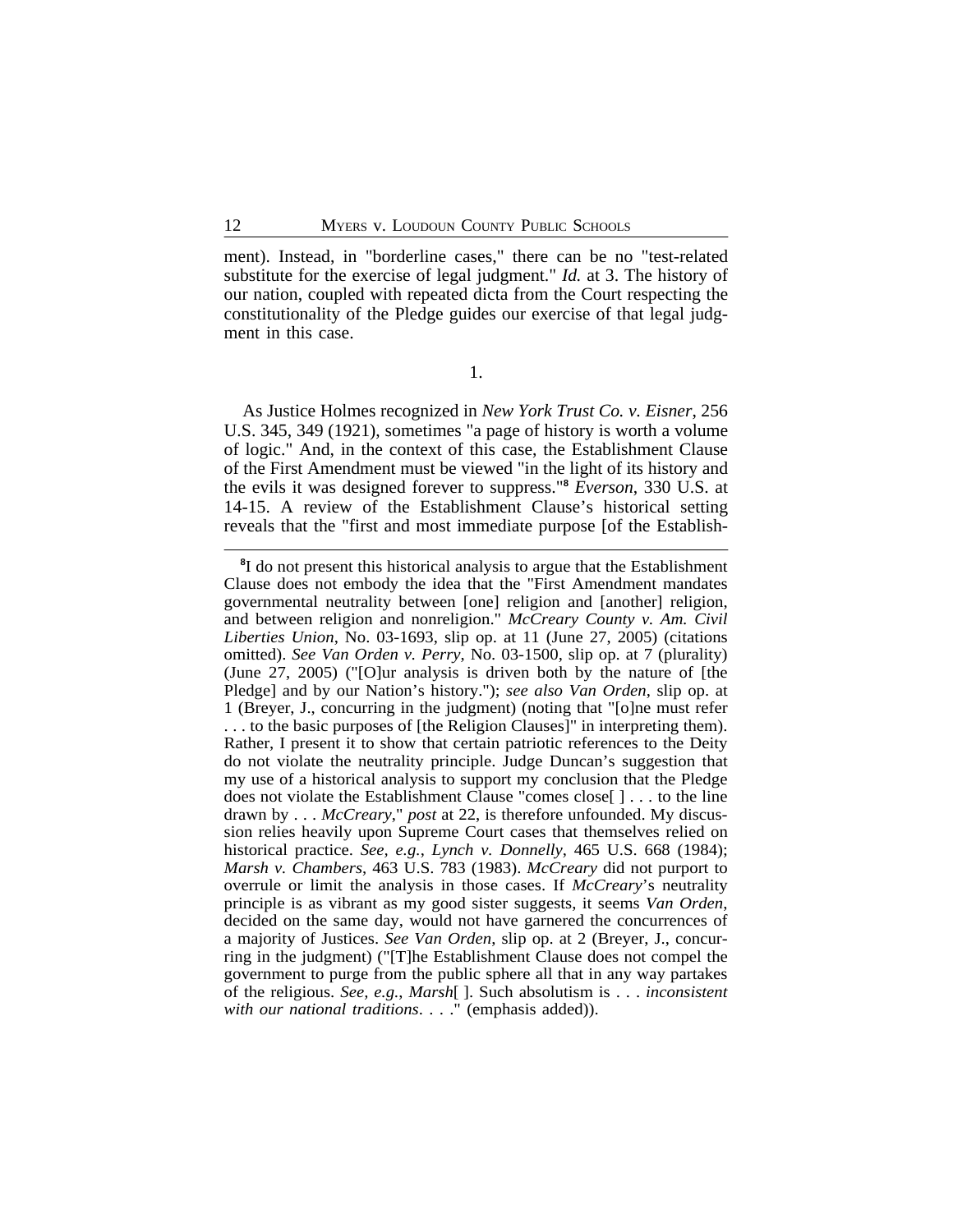ment Clause] rested on the belief that a union of government and religion tends to destroy government and to degrade religion." *Engel v. Vitale*, 370 U.S. 421, 431 (1962). The primary evil the Establishment Clause was intended to combat was the practice of European nations "compel[ling] [individuals] to support and attend government favored churches." *Id.* at 8. With that evil in mind,

The "establishment of religion" clause of the First Amendment means at least this: Neither a state nor the Federal Government can set up a church. Neither can pass laws which aid one religion, aid all religions, or prefer one religion over another. Neither can force nor influence a person to go or to remain away from church against his will or force him to profess a belief or disbelief in any religion. No person can be punished for entertaining or professing religious beliefs or disbeliefs, for church attendance or nonattendance.

*Id.* at 15-16.

"The [Establishment Clause], however, does not say that in every and all aspects there shall be a separation of Church and State." *Zorach v. Clausen*, 343 U.S. 306, 312 (1954). Instead, the Establishment Clause must also be viewed with the understanding that "[w]e are a religious people whose institutions presuppose a Supreme Being." *Id.* at 313. "The fact that the Founding Fathers believed devotedly that there was a God and that the unalienable rights of man were rooted in Him is clearly evidenced in their writings, from the Mayflower Compact to the Constitution itself." *Abington Sch. Dist. v. Schempp*, 374 U.S. 203, 213 (1963). The Establishment Clause "does not prohibit practices which by any realistic measure create none of the dangers which it is designed to prevent and which do not so directly or substantially involve the state in religious exercises . . . as to have meaningful and practical impact." *Id.* at 308 (Goldberg, J., concurring). Thus, the Court has "declined to construe the Religion Clauses with a literalness that would undermine the ultimate constitutional objective as illuminated by history." *Walz v. Tax Comm'n*, 397 U.S. 664, 671 (1970).**<sup>9</sup>**

<sup>&</sup>lt;sup>9</sup>Some Justices have suggested the Establishment Clause must be interpreted to "permit not only legitimate practices two centuries old but also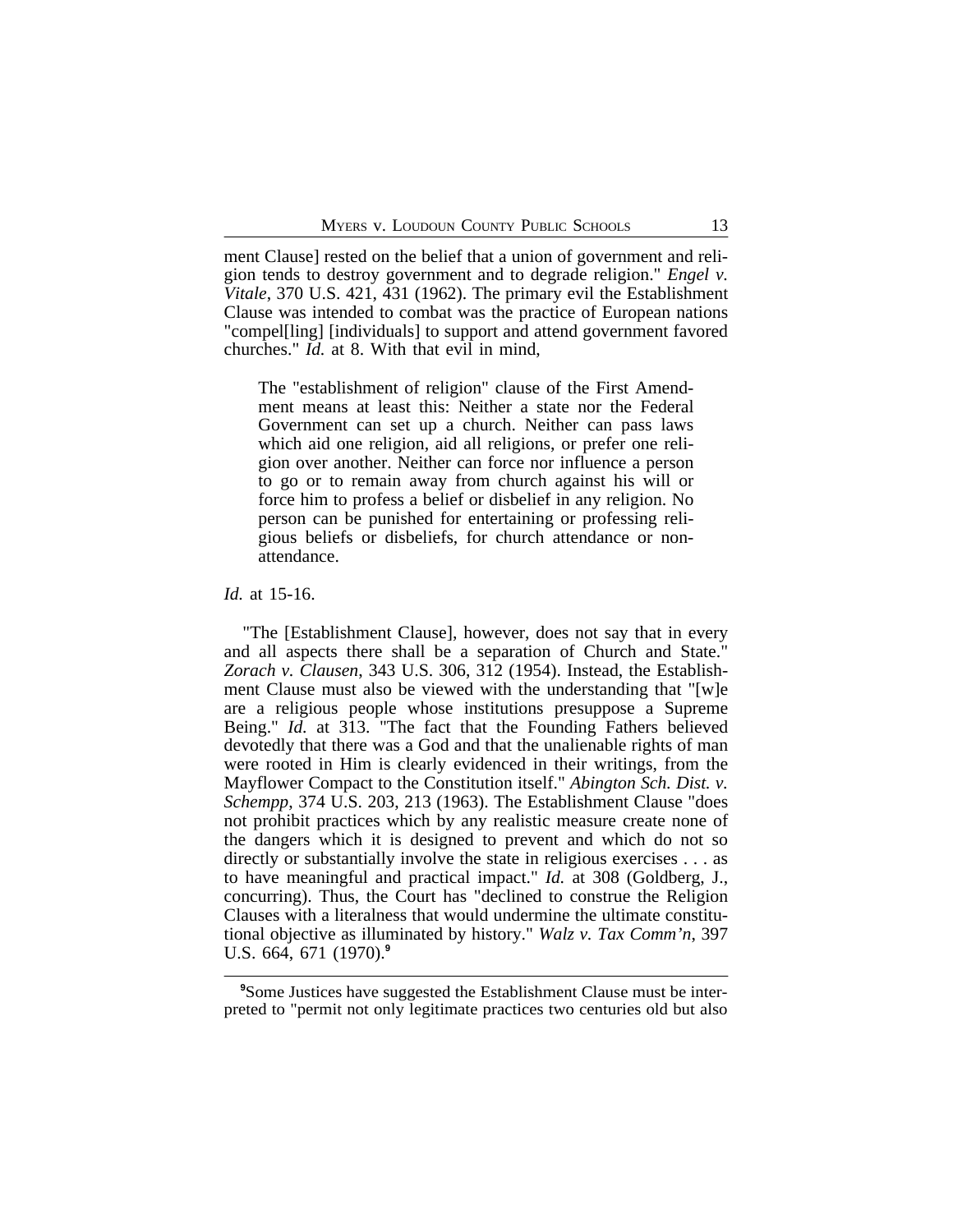The paradigmatic example of the role of history in the Court's Establishment Clause jurisprudence is *Marsh v. Chambers*, 463 U.S. 783 (1983). In *Marsh*, a Nebraska taxpayer brought suit alleging that Nebraska's policy of using public funds to pay for a chaplain to open each state legislative day with a non-denominational prayer violated the Establishment Clause. *Id.* at 785. In upholding this practice, the Court drew heavily upon the fact that the First Congress, "as one of its early items of business, adopted the policy of selecting a chaplain to open each session with prayer." *Marsh*, 463 U.S. at 787-88. The Court held that, far from being unconstitutional:

opening legislative sessions with prayer has become part of the fabric of our society. To invoke Divine guidance on a public body entrusted with making the laws is not, in these circumstances, an establishment of religion or a step toward establishment; it is simply a tolerable acknowledgment of beliefs widely held among the people of this country.

#### *Id.* at 792.

Apart from the practice of legislative prayer upheld in *Marsh*, the history surrounding our nation's founding is filled with activities similar in kind that illuminate our resolution of this case. The Declaration of Independence, composed by Thomas Jefferson in 1776, asserted that all men were "endowed by their Creator with certain unalienable rights," and claimed that the colonists had the right to "dissolve the political bands" because of "the laws of nature and of nature's God." The Declaration of Independence para. 1 (U.S. 1776). The Constitution itself claims it was completed in the "Year of Our Lord" 1787, and exempts Sundays from the President's ten-day period to exercise his veto power. U.S. Const. art. VII; art. I § 7.

The First Congress "urged President Washington to proclaim a day of public thanksgiving and prayer, to be observed by acknowledging

any other practices with no greater potential for an establishment of religion." *See, e.g., County of Allegheny v. Am. Civil Liberties Union*, 492 U.S. 573, 669 (1989) (Kennedy, J., concurring in part and dissenting in part, joined by Rehnquist, Chief J., White, J., and Scalia, J.).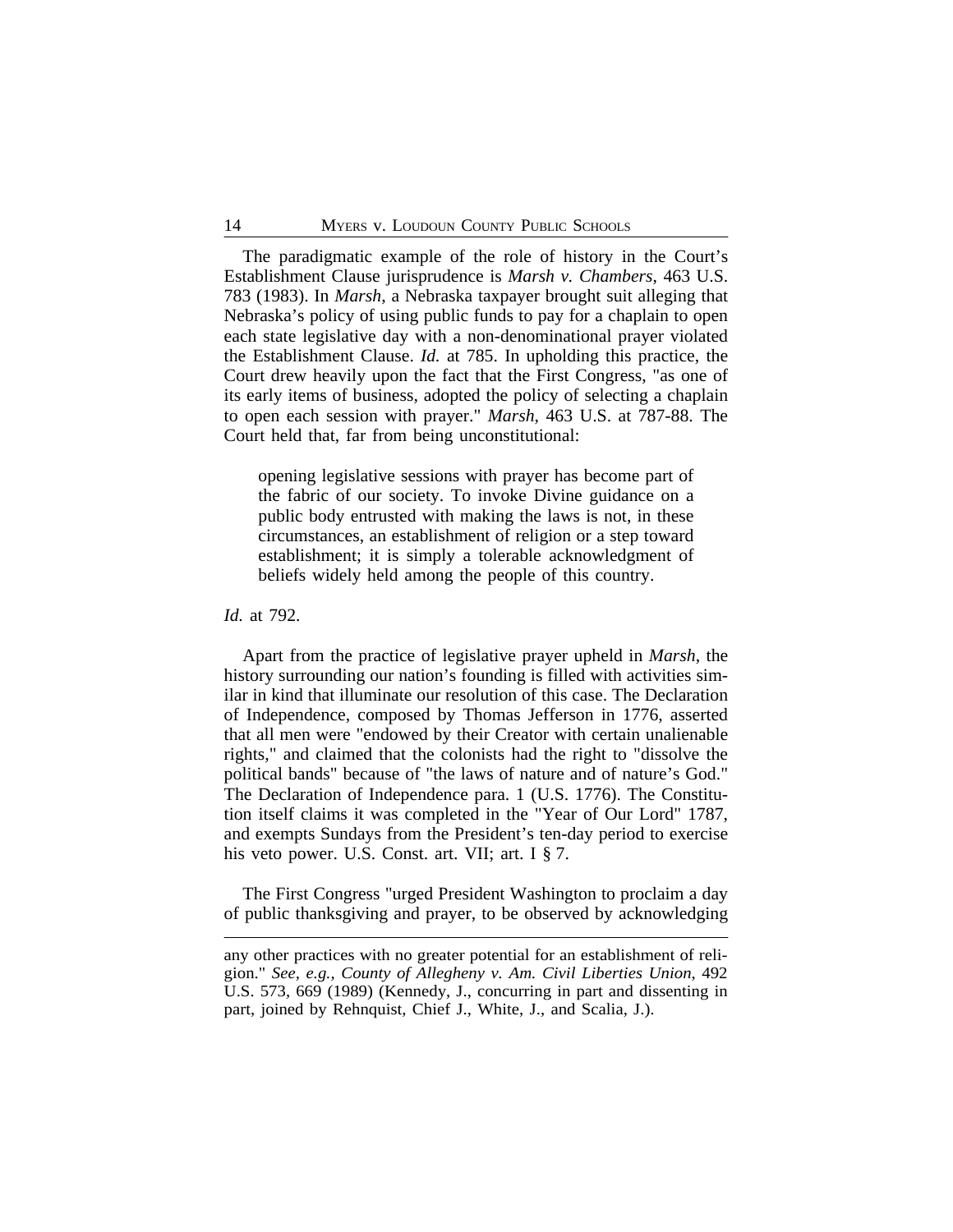with grateful hearts, the many and signal favours of Almighty God." *Lynch v. Donnelly*, 465 U.S. 668, 675 n. 2 (1984) (internal quotation marks omitted). In response, President Washington proclaimed such a day to "offer[ ] our prayers and thanksgiving to the Great Lord and Ruler of Nations, and beseech Him to pardon our national and other transgressions."**<sup>10</sup>** *Id.*

The recognition of religion in these early public pronouncements is important, unless we are to presume the "founders of the United States [were] unable to understand their own handiwork." *Sherman v. Cmty Consol. Sch. Dist. 21*, 980 F.2d 437, 445 (7th Cir. 1992). These patriotic references to the Deity, moreover, are not limited to the time surrounding the founding of our nation. The Supreme Court has opened its sessions since the time of Chief Justice John Marshall in the early nineteenth century with "God save the United States and this honorable court." *Engel*, 370 U.S. at 446 (Stewart, J., dissenting). Our own court, since its infancy in 1891, has opened sessions with the same refrain. President Abraham Lincoln, in his Gettysburg Address, made famous the very phrases to which Myers now objects: "That we here highly resolve that these dead shall not have died in vain; that this *Nation*, *under God*, shall have a new birth of freedom; and that government of the people, by the people, and for the people shall not perish from the Earth." 9 Annals of America 463 (Encyclopedia Britannica 1968) (emphasis added). Following the Civil War, in 1865,

3 Annals of America 344-45 (Encyclopedia Britannica 1968).

Every President since Washington has referred to God in his inaugural address, including our current President Bush and his immediate predecessors, Presidents Clinton and Bush. Moreover, Presidents swear their oath of office on a Bible, administered by the Chief Justice of the United States Supreme Court.

**<sup>10</sup>**Washington also stated in his first inaugural address:

<sup>[</sup>I]t would be peculiarly improper to omit in this first official act my fervent supplications to that Almighty Being who rules over the universe, who presides in the council of nations, and whose providential aids can supply every human defect, that His benediction may consecrate to the liberties and happiness of the people of the United States a Government instituted by themselves for these essential purposes.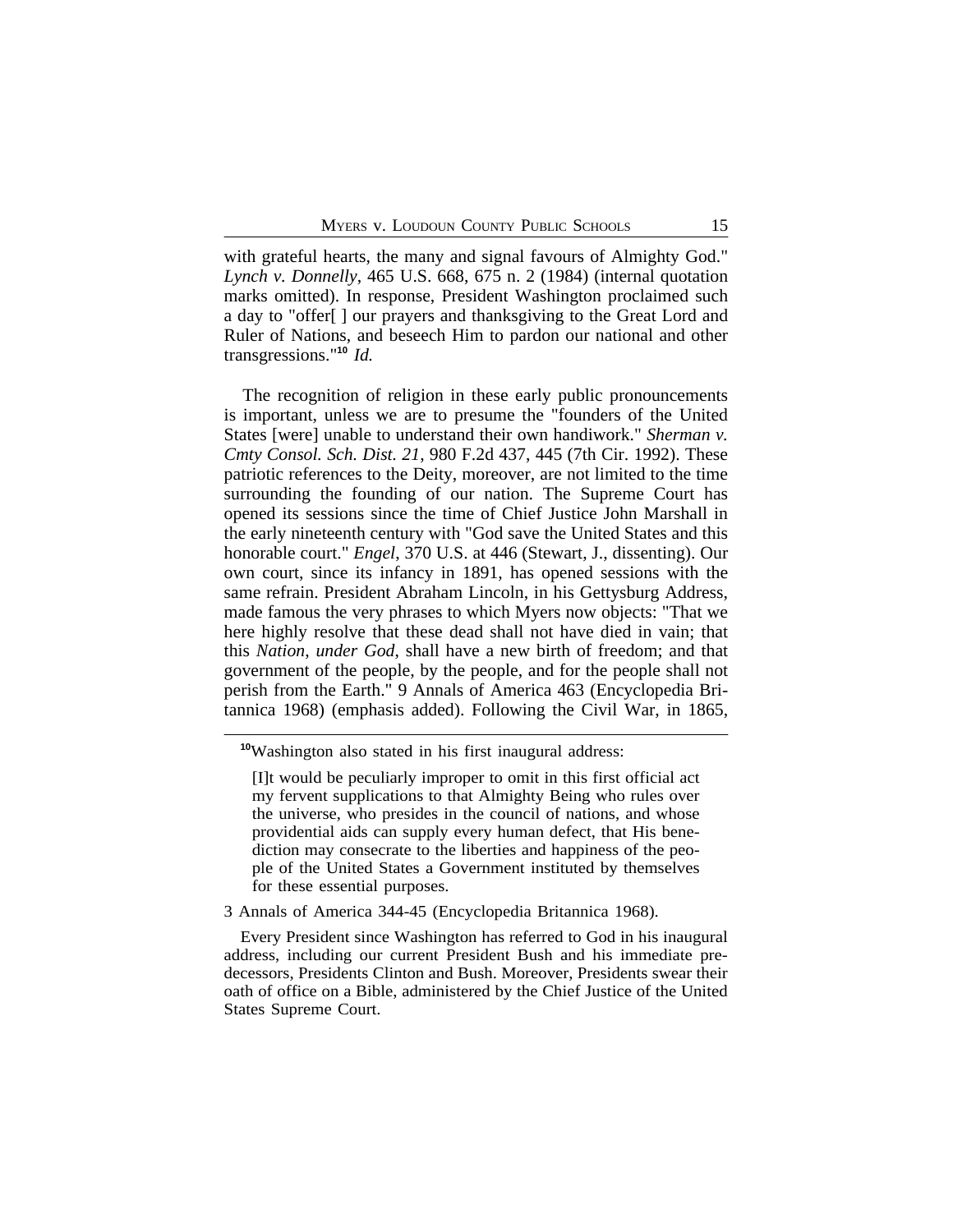Congress mandated the inscription of "In God We Trust" on coins. Act of Mar. 3, 1865, ch. 102 § 5, 13 Stat. 518. In 1956 Congress made this slogan the National Motto, 36 U.S.C.A. § 302 (West 2001) and required its placement on all United States currency. 31 U.S.C.A. § 5112(d)(1) (West Supp. 2005).

I need not catalogue exhaustively the list of official acknowledgments of religion in American life that have not been challenged as establishments of religion. For purposes of my discussion, it suffices to note that "[o]ur history is replete with official references to the value and invocation of Divine guidance in deliberations and pronouncements of the Founding Fathers and contemporary leaders." *Lynch*, 465 U.S. at 675. We have "an unbroken history of official acknowledgment by all three branches of government of the role of religion in American life from at least 1789." *Id.* at 674. If the founders viewed legislative prayer and days of thanksgiving as consistent with the Establishment Clause, it is difficult to believe they would object to the Pledge, with its limited reference to God. The Pledge is much less of a threat to establish a religion than legislative prayer, the open prayers to God found in Washington's prayer of thanksgiving, and the Declaration of Independence.

2.

In addition to this history of religious acknowledgment, in the specific context before us, the Court and the individual Justices thereof have made clear that the Establishment Clause, regardless of the test to be used, does not extend so far as to make unconstitutional the daily recitation of the Pledge in public school. Beginning with *Engel*, in every case in which the Justices of the Court have made mention of the Pledge, it has been as an assurance that the Pledge is not implicated by the Court's interpretation of the Establishment Clause. *See Engel*, 370 U.S. at 449-50 (Stewart, J., dissenting); *Wallace v. Jaffree*, 472 U.S. 38, 78 n. 5 (1985) (O'Connor, J., concurring) ("In my view, the words 'under God' in the Pledge . . . serve as an acknowledgment of religion with the legitimate secular purposes of solemnizing public occasions, [and] expressing confidence in the future" (internal quotation marks omitted)); *Wallace*, 472 U.S. at 88 (Rehnquist, J., dissenting) (holding Pledge unconstitutional "would of course make a mockery of our decisionmaking in Establishment Clause cases");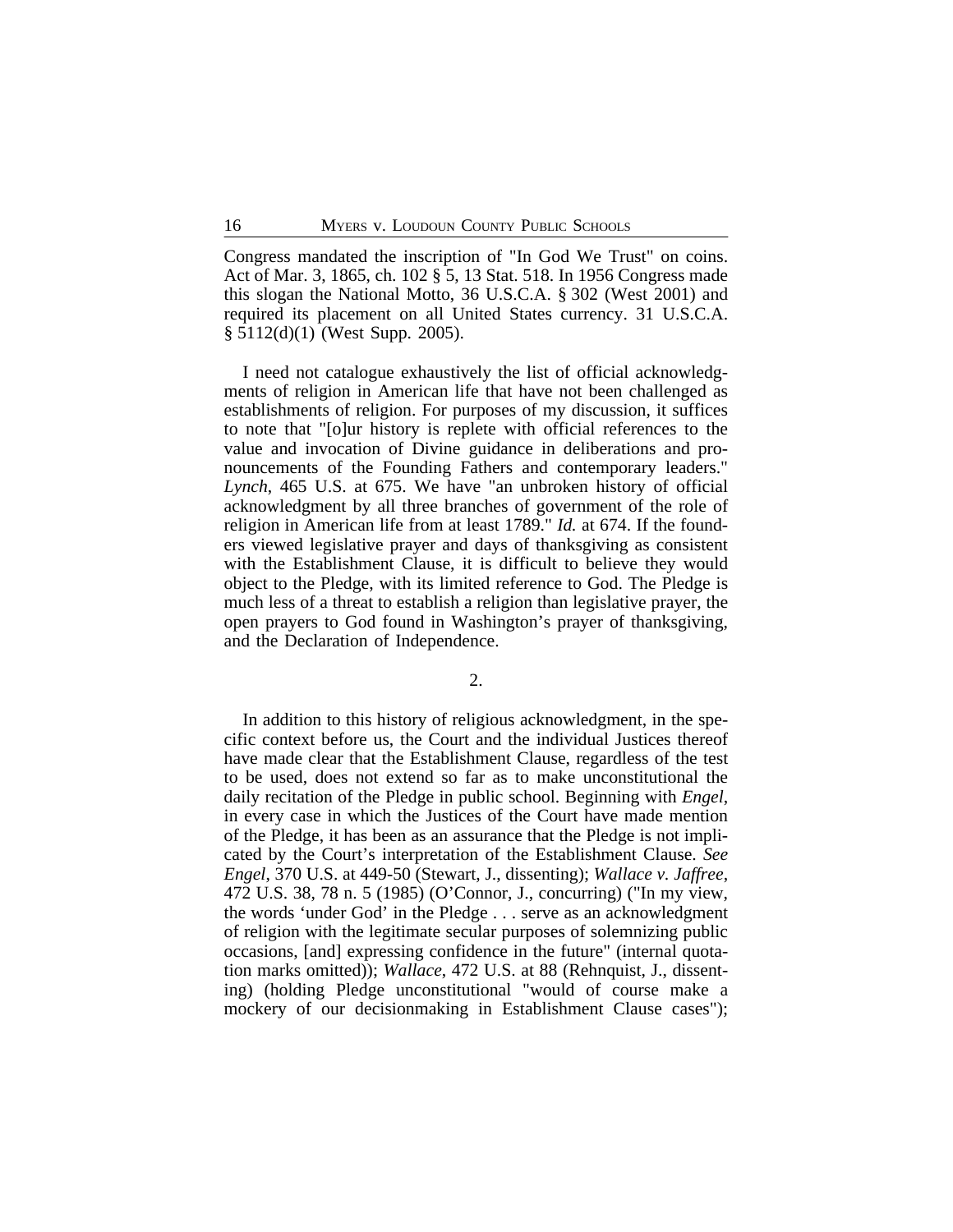*Lynch*, 465 U.S. at 716 (Brennan, J., dissenting) ("such practices as . . . the references to God contained in the Pledge of Allegiance can best be understood, in Dean Rostow's apt phrase, as a form of 'ceremonial deism,' protected from Establishment Clause scrutiny chiefly because they have lost through rote repetition any significant religious content");**<sup>11</sup>** *County of Allegheny v. Am. Civil Liberties Union*, 492 U.S. 573, 674 n. 10 (1989) (Kennedy, J., concurring in part and dissenting in part) (noting the Pledge cannot be construed as an establishment of religion); *Lee v. Weisman*, 505 U.S. 577, 638-39 (1992) (Scalia, J., dissenting) (same). In *Lynch*, the Court described the Pledge as an "example[ ] of reference to our religious history," and noted that it is "recited by many thousands of public school children — and adults — every year." *Lynch*, 465 U.S. at 676. In *County of Allegheny*, the Court took pains to remark that "there is an obvious distinction between creche displays and references to God in the motto and the pledge," and noted that prior decisions, in dicta, had "characteriz[ed] [the motto and Pledge] as consistent with the proposition that government may not communicate an endorsement of religious belief." *County of Allegheny*, 492 U.S. at 602-03.

In fact, just last term, in *Elk Grove United Sch. Dist. v. Newdow,* 124 S.Ct. 2301 (2004), several justices offered lengthy defenses of the constitutionality of a State's policy requiring daily, voluntary, recitation of the Pledge by public school children. Michael Newdow, like Myers, objected to a public school policy which mandated daily, voluntary, recitation of the Pledge by school children. *Id.* at 2305. Although the Court held that Newdow lacked standing, several Justices, took the opportunity to address the question of the Pledge's constitutionality. *Id.* at 2312, 2321, 2327. Each Justice who did so concluded that the Pledge was constitutional. *Id.*

**<sup>11</sup>**The phrase "ceremonial deism" is somewhat disconcerting because it suggests that, when "initially used" phrases like "in God we trust" and "under God" "violated the Establishment Clause because they had not yet been rendered meaningless by repetitive use." *Sherman v. Community Consolidated Sch. Dist. 21*, 980 F.2d 437, 448 (7th Cir. 1992) (Manion, J., concurring). Moreover, "ceremonial deism" provides no account for why only words with religious connotations lose meaning, and not words like "liberty, and justice for all."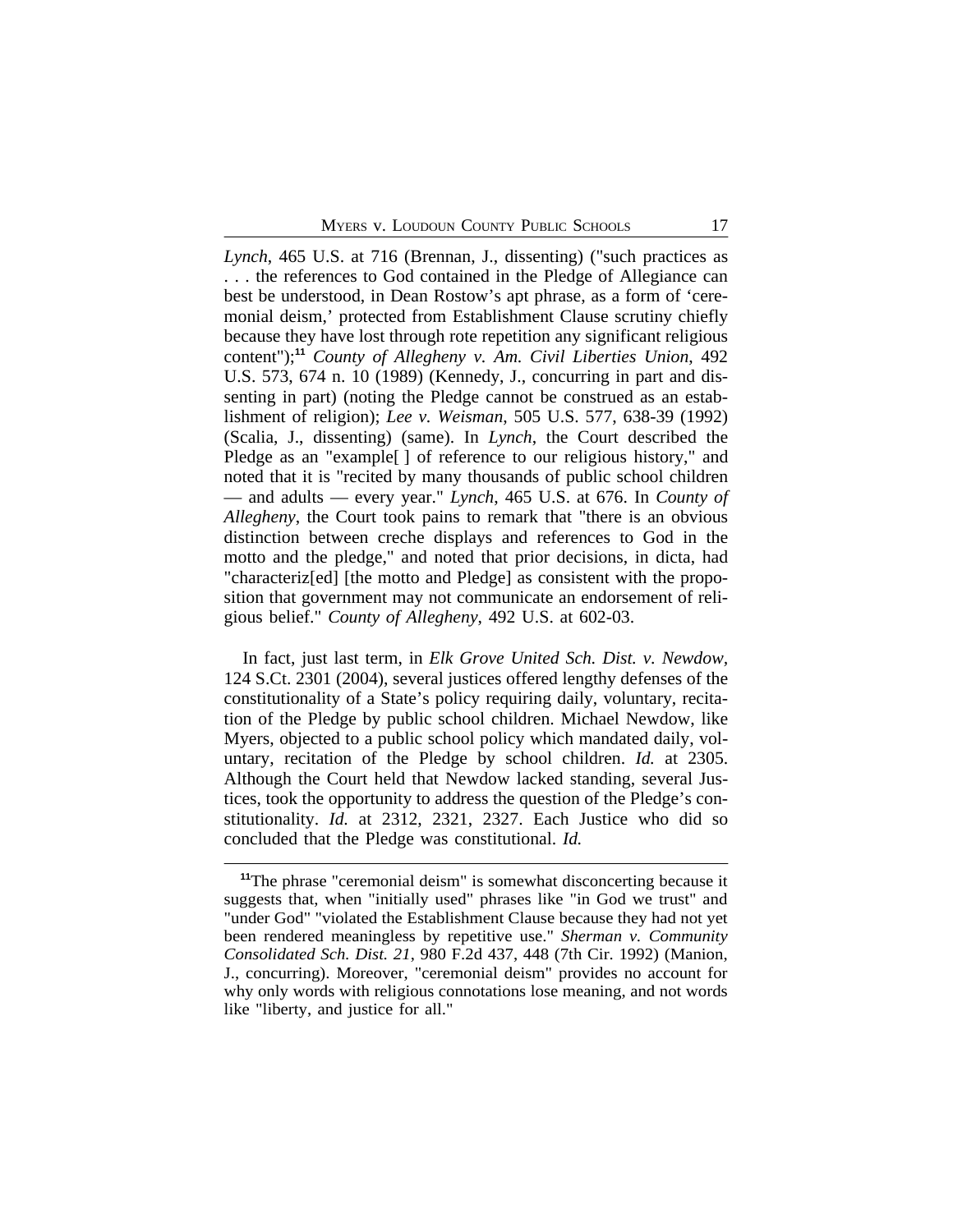Although we are not bound by dicta or separate opinions of the Supreme Court, "observations by the Court, interpreting the First Amendment and clarifying the application of its Establishment Clause jurisprudence, constitute the sort of dicta that has considerable persuasive value in the inferior courts." *Lambeth v. Bd. of County Comm'n*, 407 F.3d 266, 271 (4th Cir. 2005). *See also Sherman*, 980 F.2d at 448 ("If the Court proclaims that a practice is consistent with the establishment clause, we take its assurances seriously.") Moreover, in the context of this case it is perhaps more noteworthy that, given the vast number of Establishment Clause cases to come before the Court, *not one Justice has ever suggested that the Pledge is unconstitutional*. In an area of law sometimes marked by befuddlement and lack of agreement, such unanimity is striking.**<sup>12</sup>**

# B.

Myers's primary argument in attempting to avoid this weight of dicta and history is that daily recitation of the Pledge amounts to daily recitation of prayer in public schools in violation of *Lee*. According to this argument, even if recitation of the Pledge is voluntary, students will be indirectly coerced into accepting its religious message in violation of the Establishment Clause.

The Court has reflected upon the important role that indirect coercion plays in determining if a public school activity violates the Establishment Clause. *See Lee*, 505 U.S. at 592 ("[P]rayer exercises in public schools carry a particular risk of indirect coercion."); *Engel*, 370 U.S. at 431 ("[T]he indirect coercive pressure upon religious minorities to conform" to prayers "is plain."). For instance, in *Lee*, a public high school selected a Rabbi to give a non-denominational prayer, pursuant to written guidelines provided by school officials, at high school graduation. 505 U.S. at 581-82. Students were to remain standing during the prayer, which followed the recitation of the Pledge. Although high school students were not required to attend

**<sup>12</sup>**Myers argues that Congress's addition of the phrase "under God" to the Pledge reflects an impermissible religious purpose. The dicta affirming the Pledge, of course, came after that amendment, and therefore undercuts Myers argument. Moreover, Myers does not argue that the drafters of the Recitation Statute had an impermissible religious purpose.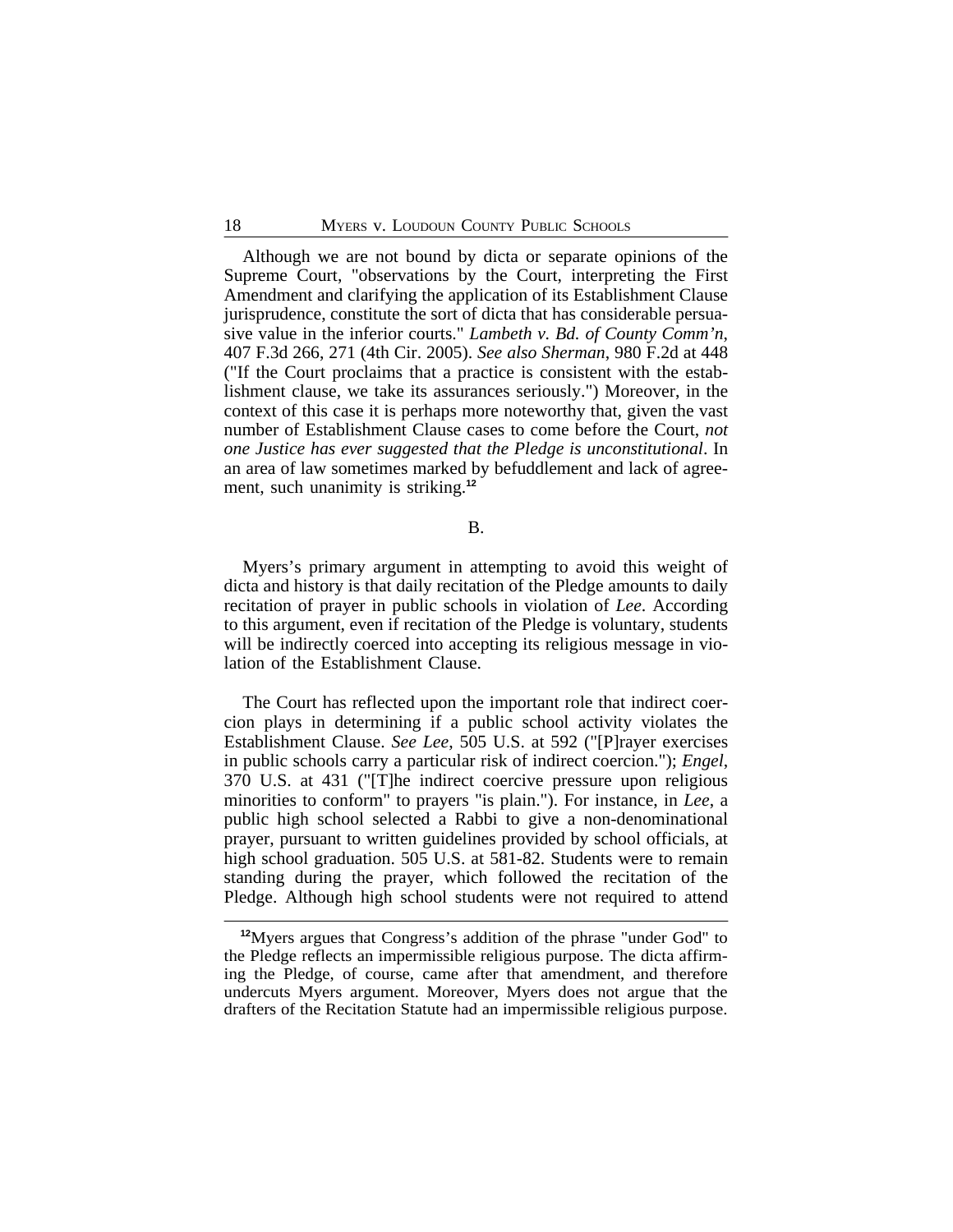graduation to receive their diplomas or to participate in saying the prayer, the Court found the practice unconstitutional. *Id.* at 598. The Court explained that indirect coercion may be unconstitutional when government orchestrates "the performance of a formal religious exercise" in a fashion that practically obliges the involvement of nonparticipants. *Id.* at 586.

Of course, as this statement makes clear, all of the cases holding that indirect coercion of religious activity violates the Establishment Clause presuppose that the challenged activity is a *religious exercise*. *See*, *e.g.*, *Lee*, 505 U.S. at 599 ("[t]he sole question presented is whether a *religious exercise* may be conducted at a graduation ceremony") (emphasis added). *See also Newdow v. U.S. Congress*, 328 F.3d 466, 476 (9th Cir. 2003) (O'Scannlain, J., dissenting from denial of rehearing en banc) (noting the "crucial factor" in school prayer cases is "the nature of the exercise in which the students were asked to participate"), *rev'd by Elk Grove United Sch. Dist.*, 124 S.Ct. 2301. Our precedent also recognizes this distinction: "[u]nder the Supreme Court's decisions . . . school officials may not, consistent with the Establishment Clause, compel students to participate in a *religious activity*." *Mellen v. Bunting*, 327 F.3d 355, 371 (4th Cir. 2003) (emphasis added). Moreover, in all of the cases involving school prayer, the Court iterated that fleeting references to God in the classroom were not unconstitutional. *See Lee*, 505 U.S. at 597 ("We do not hold that every state action implicating religion is invalid if one or a few citizens find it offensive."); *Schempp*, 374 U.S. at 303 ("The reference to divinity in the revised pledge of allegiance, for example, may merely recognize the historical fact that our Nation was believed to have been founded 'under God.'") (Brennan, J., concurring); *Engel*, 370 U.S. at 435 n. 21 ("[P]atriotic or ceremonial occasions [like the recitation of the Declaration of Independence] bear no true resemblance to the unquestioned religious exercise that the State . . . has sponsored in this instance.").

Thus, although religious exercises in public schools, even if voluntary, may violate the Constitution because they can indirectly coerce students into participating, nothing in any of the school prayer cases suggests the same analysis applies when the challenged activity is not a religious exercise. And distinguishing this case from *Engel* and its progeny is the simple fact that the Pledge, unlike prayer, is not a reli-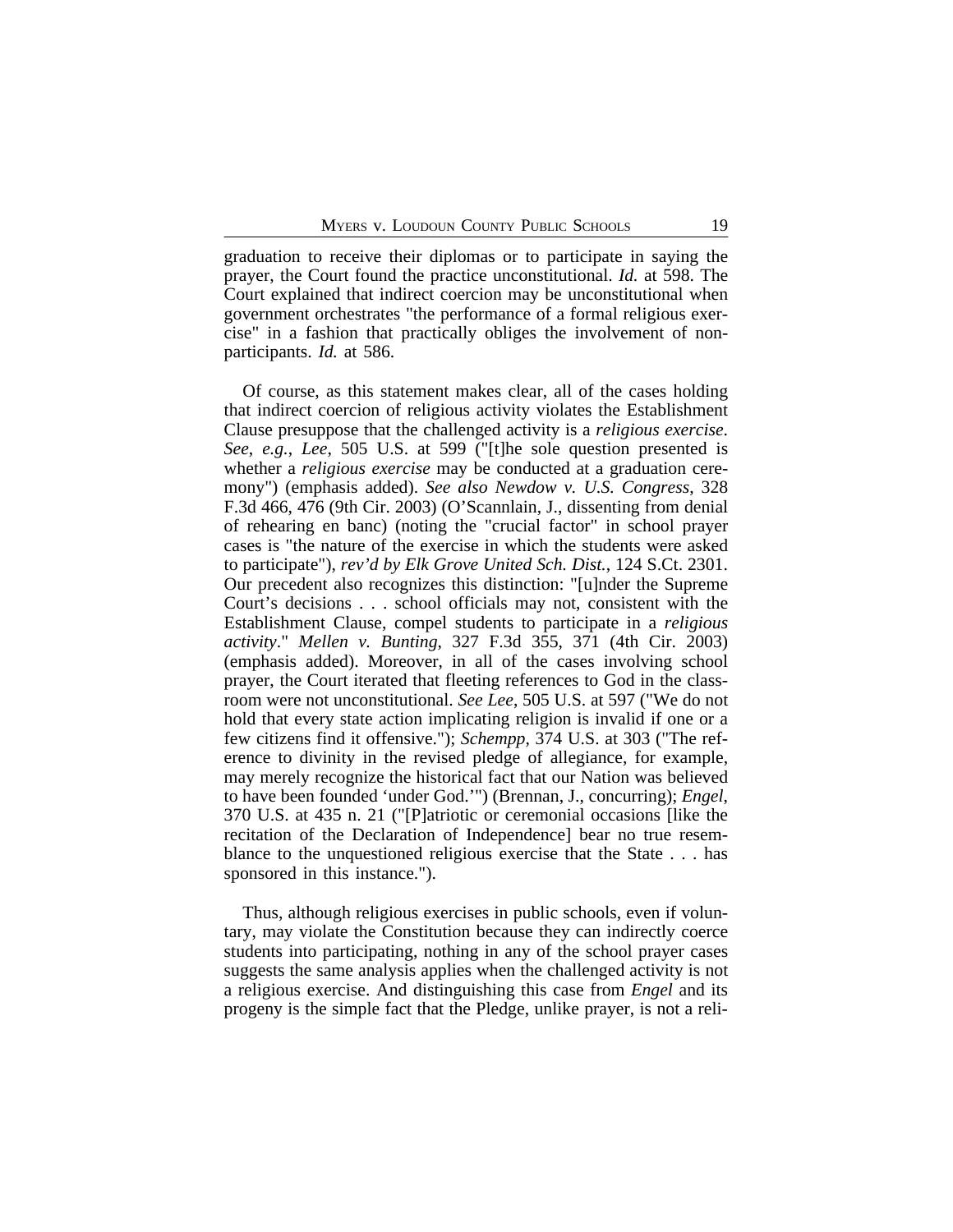gious exercise or activity, but a patriotic one. "The very purpose of a national flag is to serve as a symbol of our country . . . ." *Texas v. Johnson*, 491 U.S. 397, 405. Pledging allegiance to that flag is "a common public acknowledgment of the ideals that our flag symbolizes. Its recitation is a patriotic exercise designed to foster national unity and pride in those principles." *Elk Grove United Sch. Dist.*, 124 S.Ct. at 2305; *see also Engel*, 370 U.S. at 435 n.21; *Sherman*, 980 F.2d at 445 (noting founding fathers did not deem "ceremonial invocations of God," like the Pledge, "as 'establishment.'"). Indeed, the Recitation Statute itself appears in a statutory section mandating that Virginia public schools teach the history and importance of the flag in school in order to promote better citizenship among students. Va. Code Ann. § 22.1-202.

Undoubtedly, the Pledge contains a religious phrase, and it is demeaning to persons of any faith to assert that the words "under God" contain no religious significance. *See Van Orden*, slip op. at 4 (June 27, 2005) (Thomas, J., concurring) ("words such as 'God' have religious significance"). The inclusion of those two words, however, does not alter the *nature* of the Pledge as a patriotic activity. The Pledge is a statement of loyalty to the flag of the United States and the Republic for which it stands; it is performed while standing at attention, facing the flag, with right hand held over heart. *See also West Virginia v. Barnette*, 319 U.S. 624, 641 (1943) (referring to the Pledge as a "patriotic ceremony"). A prayer, by contrast, is "a solemn and humble approach to Divinity in word or thought." *Webster's Third New Int'l Dictionary* 1782 (1986). It is a personal communication between an individual and his deity, "with bowed head, on bended knee." *Newdow*, 328 F.3d at 478 (O'Scannlain, J., dissenting from denial of rehearing en banc). The prayers ruled unconstitutional in *Lee*, *Schempp*, and *Engel*, and were viewed by the Court as distinctly religious exercises. It was the religious nature of these activities that gave rise to the concern that non-participating students would be indirectly coerced into accepting a religious message. The indirect coercion analysis discussed in *Lee*, *Schempp*, and *Engel*, simply is not relevant in cases, like this one, challenging non-religious activities. Even assuming that the recitation of the Pledge contains a risk of indirect coercion, the indirect coercion is not threatening to establish religion, but patriotism. "Separation of church from state does not imply separation of state from state." *Sherman*, 980 F.2d at 444. Thus, the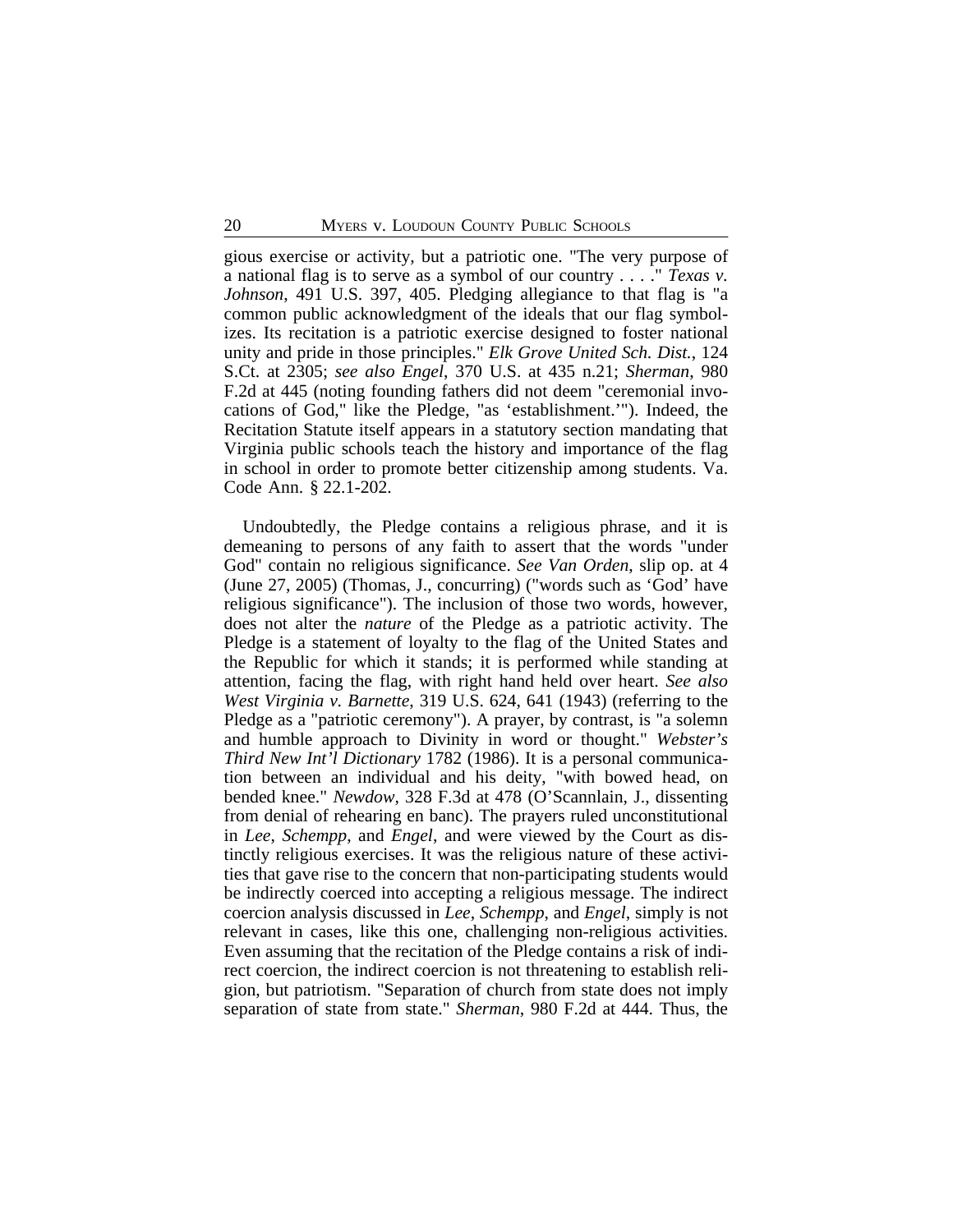fact that indirect coercion may result from voluntary recitation of the Pledge in school classrooms is of no moment under the Establishment Clause. Because the Pledge is by its nature a patriotic exercise, not a religious exercise, the school prayer cases, *Lee*, *Schempp*, and *Engel*, are not controlling. Moreover, as the history of our nation makes clear, acknowledgments of religion by government simply do not threaten to establish religion in the same manner that even voluntary school prayer does.

# IV.

In sum, "the measure of constitutional adjudication is the ability and willingness to distinguish between real threat and mere shadow." *Schempp*, 374 U.S. at 308 (Goldberg, J., concurring). We feel confident in stating that "it is difficult to detect any signs of incipient theocracy springing up since the Pledge was amended in 1954." *Newdow*, 328 F.3d at 492 n. 4 (Fernandez, J., dissenting); *see also Van Orden*, slip op. at 6 (Breyer, J., concurring in the judgment) (finding relevant, in holding that Ten Commandments display outside of Texas State Capitol constitutional, that forty years had passed before a constitutional challenge was raised to the display). The notion that official acknowledgments of religion and its role in the founding of our nation such as that in the Pledge "pose a real danger of establishment of a state church" is simply "farfetched." *Lynch*, 465 U.S. at 686. The Establishment Clause works to bar "sponsorship, financial support, and active involvement of the sovereign in religious activity." *Walz*, 397 U.S. at 668. The Pledge, which is not a religious exercise, poses none of these harms and does not amount to an establishment of religion. Accordingly, the Recitation Statute, requiring daily, voluntary, recitation of the Pledge in the classrooms of Virginia's public schools is constitutional.

#### V.

For the foregoing reasons, the opinion of the district court is affirmed.

*AFFIRMED*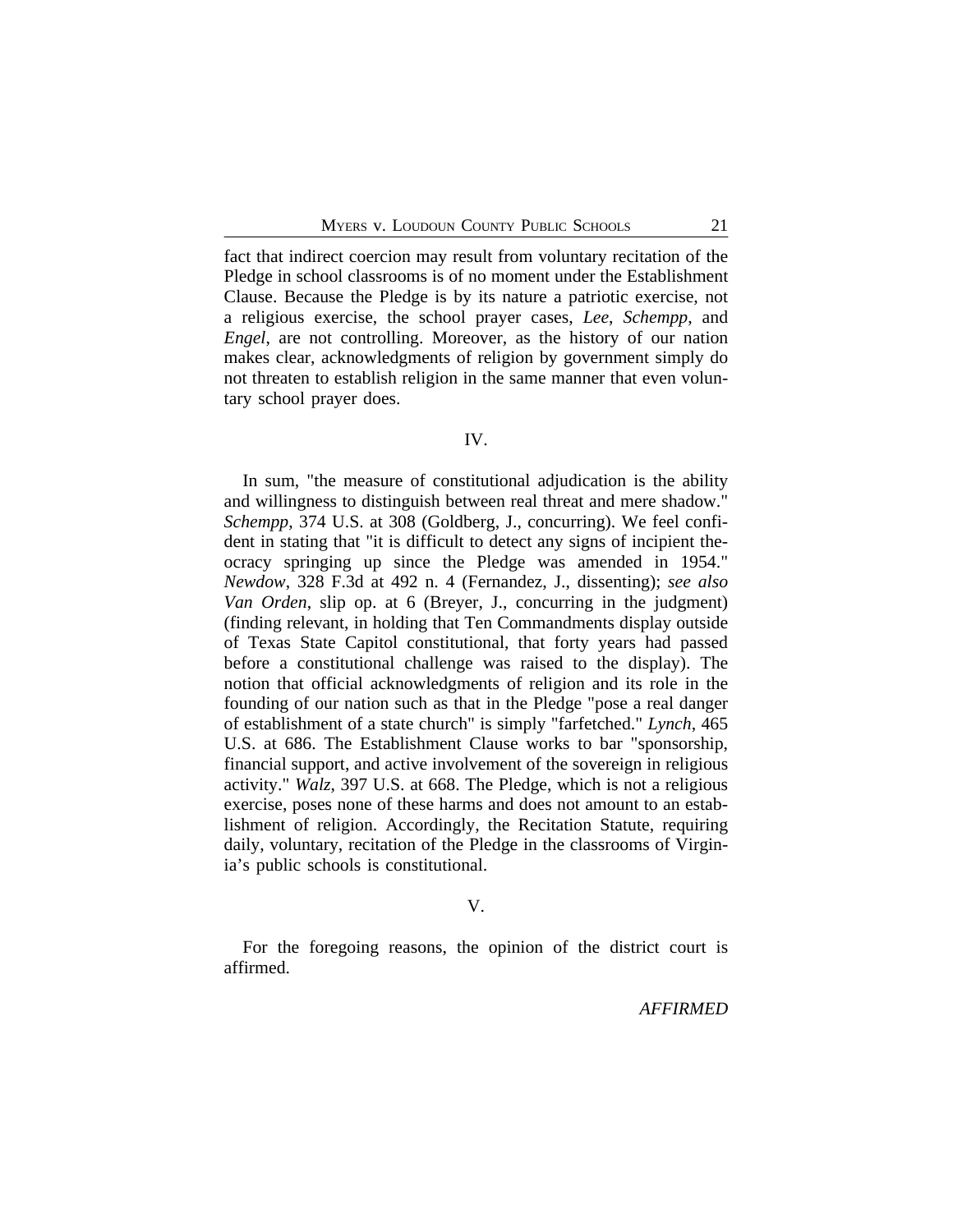# DUNCAN, Circuit Judge, concurring:

I write to join in all but Part III-A-1 of Judge Williams' fine opinion. I agree, of course, with her conclusion in that section that the Pledge does not violate the Establishment Clause. I am concerned, however, that the analysis—flowing as it does from the premise that history tells us that some government invocations of religion are insulated from the strictures of the Establishment Clause—comes closer to crossing the line drawn by the Supreme Court majority in *McCreary County v. Am. Civil Liberties Union*, 125 S. Ct. 2722 (2005), than is necessary to sustain the state law at issue here.

One of the most significant points of contention between the majority and the dissent in *McCreary* focuses on whether official acknowledgments of God (catalogued at length by Justice Scalia in dissent and cited here in part III-A-1) prove that government may "espouse submission to the divine will" without offending the principle of governmental neutrality that undergirds the Establishment Clause. *McCreary*, 125 S. Ct. at 2743. Whereas the dissent relied upon historical evidence tending to show that the Founders believed that some official acknowledgments of religion were compatible with the Establishment Clause, the majority cited other evidence suggesting "that the Framers intended the Establishment Clause to require governmental neutrality in matters of religion, including neutrality in statements acknowledging religion." *Id.* at 2744. Accordingly, a majority of Justices agreed that, beyond the broad principle of governmental neutrality, "[t]he fair inference is that there was no common understanding about the limits of the establishment prohibition" at the founding. *Id.*

As Justice O'Connor observed, "[r]easonable minds can disagree about how to apply the Religion Clauses in a given case. But the goal of the Clauses is clear: to carry out the Founders' plan of preserving religious liberty to the fullest extent possible in a pluralistic society." *Id.* at 2746 (O'Connor, J., concurring). *McCreary* thus reaffirmed the principle that "the 'First Amendment mandates governmental neutrality between religion and religion, and between religion and nonreligion.'" *Id.* at 2733 (quoting *Epperson v. Arkansas*, 393 U.S. 97, 104 (1968)).\* Mindful of *McCreary's* lessons, I believe that this case is

<sup>\*</sup>I intend no suggestions about the "vibrancy" of this principle beyond what is suggested by the quoted language itself.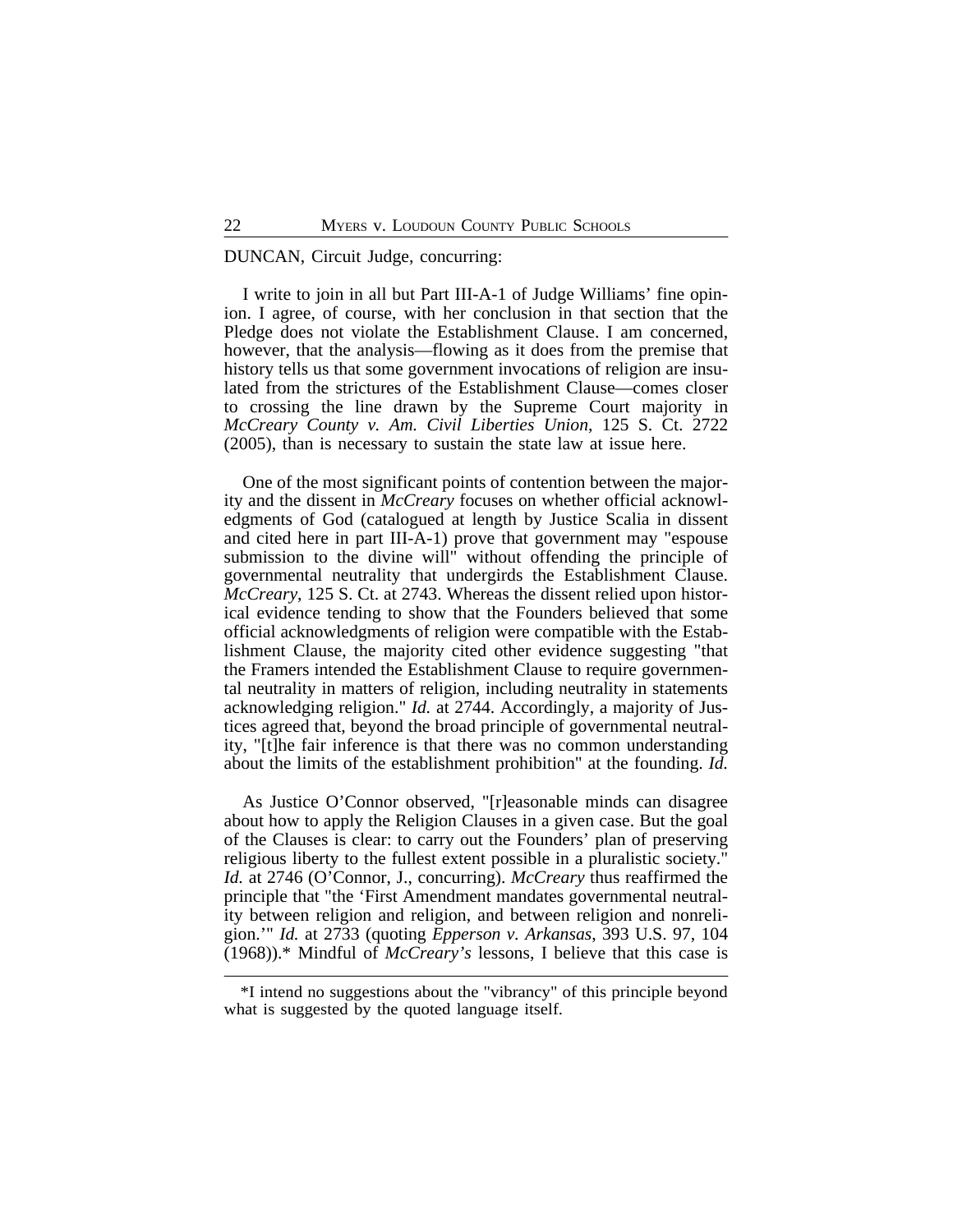best resolved by reliance upon (1) the Supreme Court's repeated assurances, albeit in dicta, that the Pledge does not violate the Establishment Clause, and (2) authority suggesting that recitation of the Pledge is not a religious activity, but rather a "patriotic exercise designed to foster national unity and pride" in the ideals that the flag symbolizes. *Elk Grove United Sch. Dist. v. Newdow*, 124 S. Ct. 2301, 2305 (2004). I do not believe that we need to go any further to resolve the issue before us.

DIANA GRIBBON MOTZ, Circuit Judge, concurring in the judgment:

The Supreme Court has spoken repeatedly on the precise issue we address today. The Court has consistently said that inclusion of the phrase "under God" in the Pledge of Allegiance does not offend the Establishment Clause. For this reason, I concur in the judgment but only the judgment.

In a series of cases beginning with *Engel v. Vitale*, 370 U.S. 421 (1962), and continuing through *Elk Grove Unified Sch. Dist. v. Newdow*, 124 S. Ct. 2301 (2004), the Court and many Justices individually have unequivocally stated, albeit in dicta, that the Pledge of Allegiance to a "Nation under God" does not violate the Constitution. Moreover, no member of the Supreme Court has ever suggested the contrary. *See ante* at 16-17.

We and our sister circuits have "frequently noted" that lower federal courts generally must treat the "carefully considered language of the Supreme Court, even if technically dictum, . . . as authoritative." *Wynne v. Town of Great Falls*, 376 F.3d 292, 298 n.3 (4th Cir. 2004) (internal quotation marks and citation omitted) (collecting cases). Such deference is especially appropriate when, as here, we encounter a decades-long succession of statements from the Court that answers the specific question before us. *See Lambeth v. Bd. of Comm'rs*, 407 F.3d 266, 271 (4th Cir. 2005) (noting the "considerable persuasive value" of repeated Supreme Court dicta stating that the national motto, "In God We Trust," does not violate the Establishment Clause).

We need not search further than these assurances to resolve the issue before us, and I would not do so. For without the Court's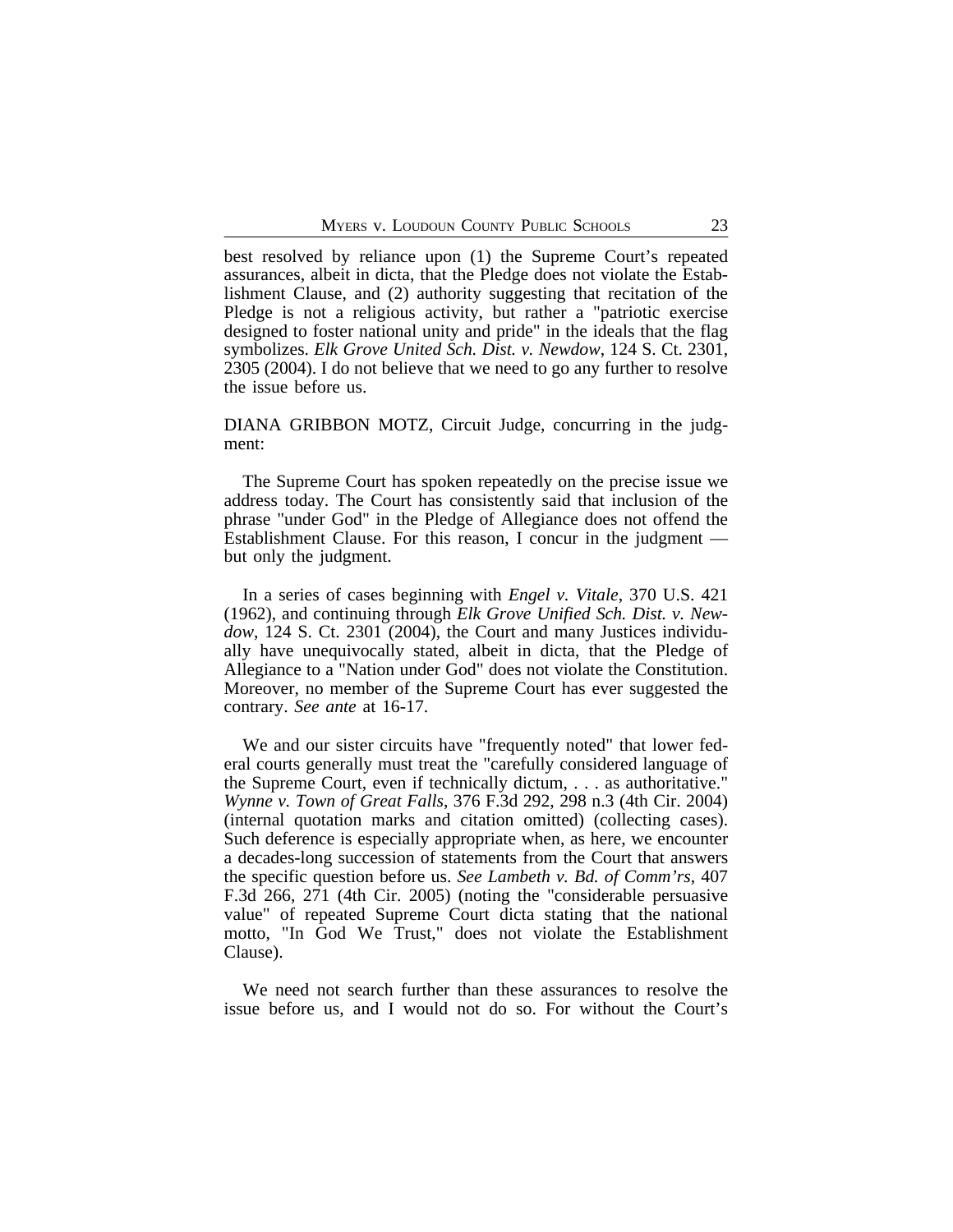explicit guidance, this could be an extremely close case, requiring navigation through the Supreme Court's complicated Establishment Clause jurisprudence. At least one Justice has recognized the difficulties involved. *See Newdow*, 124 S. Ct. at 2327-30 (Thomas, J., concurring in the judgment).

First, a pledge to a country "under God" might be regarded as religious activity. Certainly, the Supreme Court has clarified that prayer is not the only religious activity with which the First Amendment is concerned. *See Good News Club v. Milford Cent. Sch.*, 533 U.S. 98, 119 (2001) (characterizing a Christian organization's activities, including a Bible lesson and memorization of Bible verses, as "religious activity"); *Lee v. Weisman*, 505 U.S. 577, 586 (1992) (noting Establishment Clause precedents dealing with "prayer *and* religious exercise") (emphasis added); *Sch. Dist. of Abingdon Township v. Schempp*, 374 U.S. 203, 223 (1963) (characterizing activity including the selection and reading of Bible verses and recitation of the Lord's Prayer as "religious ceremony"). To suggest that a pledge to a country "under God" does not constitute a religious activity might seem to denigrate the importance and sanctity of the belief in God held by many. Indeed, it is the conjunction of religion and the state that affronts Myers' deeply-held religious convictions and the teachings of his Anabaptist Mennonite faith.

Second, the statute at issue, requiring daily recitation of the Pledge in public elementary school classrooms, might be seen as offending the principle of neutrality that undergirds the Establishment Clause. The Court recently again reaffirmed that "the 'First Amendment mandates governmental neutrality between religion and religion, and between religion and nonreligion.'" *McCreary County v. Am. Civil Liberties Union*, 2005 WL 1498988, at \*10 (June 27, 2005) (quoting *Epperson v. Arkansas*, 393 U.S. 97, 104 (1968)). The government cannot "force a person to profess a belief or disbelief in any religion." *Torcaso v. Watkins*, 367 U.S. 488, 495 (1961) (internal quotation marks omitted). Yet, by invoking "one Nation under God," the Pledge certainly raises the specter of religion, implicating concerns about the government's neutrality.

Because the phrase "under God" does "entail an affirmation that God exists," *Newdow*, 124 S. Ct. at 2329 (Thomas, J., concurring in